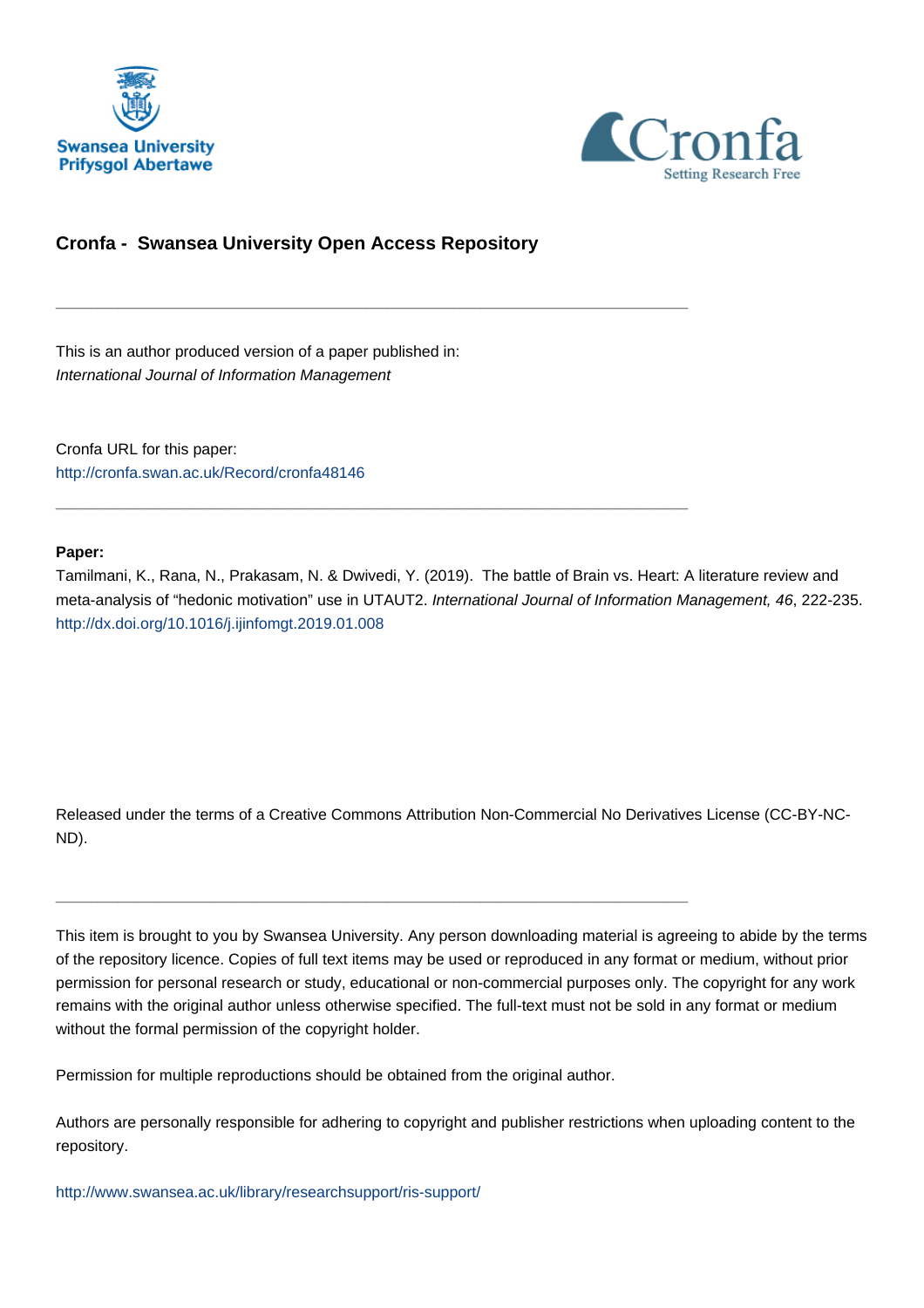# **The battle of Brain vs. Heart: A literature review and meta-analysis of "hedonic motivation" use in UTAUT2**

#### **Kuttimani Tamilmani**

Swansea University Bay Campus School of Management Fabian Way, Crymlyn Burrows SWANSEA, SA1 8EN Wales, UK Email: kuttimani.tamilmani@gmail.com

#### **Nripendra P. Rana**

Emerging Markets Research Centre (EMaRC) School of Management Swansea University Bay Campus Fabian Way, Crymlyn Burrows SWANSEA, SA1 8EN, Wales, UK Email: nrananp@gmail.com

Naveena Prakasam School of Management Swansea University Bay Campus Fabian Way, Crymlyn Burrows SWANSEA, SA1 8EN, Wales, UK Email: n.prakasam@swansea.ac.uk

#### **Yogesh K. Dwivedi**

Emerging Markets Research Centre (EMaRC) School of Management Swansea University Bay Campus Fabian Way, Crymlyn Burrows SWANSEA, SA1 8EN Wales, UK Email: y.k.dwivedi@swansea.ac.uk

### **Abstract**

Much of the scholarly debate on the extrinsic-intrinsic motivation dichotomy to date has focused on organisational context. However, the recent upsurge of technology use amongst individuals in non-organisational context has led to consumer-focused research model such as extended unified theory of acceptance and use of technology (UTAUT2). The objective of this study is to bring back much needed focus on motivation dichotomy from the consumer perspective. This involved a systematic review and meta-analysis of *hedonic motivation* an affective construct in UTAUT2 studies. The findings from 79 UTAUT2 empirical studies revealed that only 46 studies (58%) utilised *hedonic motivation* while the remaining 33 studies (42%) omitted the construct. Extrinsic motivation was the major driver of non-hedonic and non-significant hedonic motivation studies with individuals using technologies for utilitarian outcomes. Unlike UTAUT2, moderators association of hedonic motivation were nonsignificant in determining consumer intention to use technology. The findings also revealed an important association between *hedonic motivation* and *effort expectancy*, in addition to fruitful directions for research and practice.

**Keywords:** Meta-analysis, hedonic motivation, intrinsic motivation, UTAUT2, citation analysis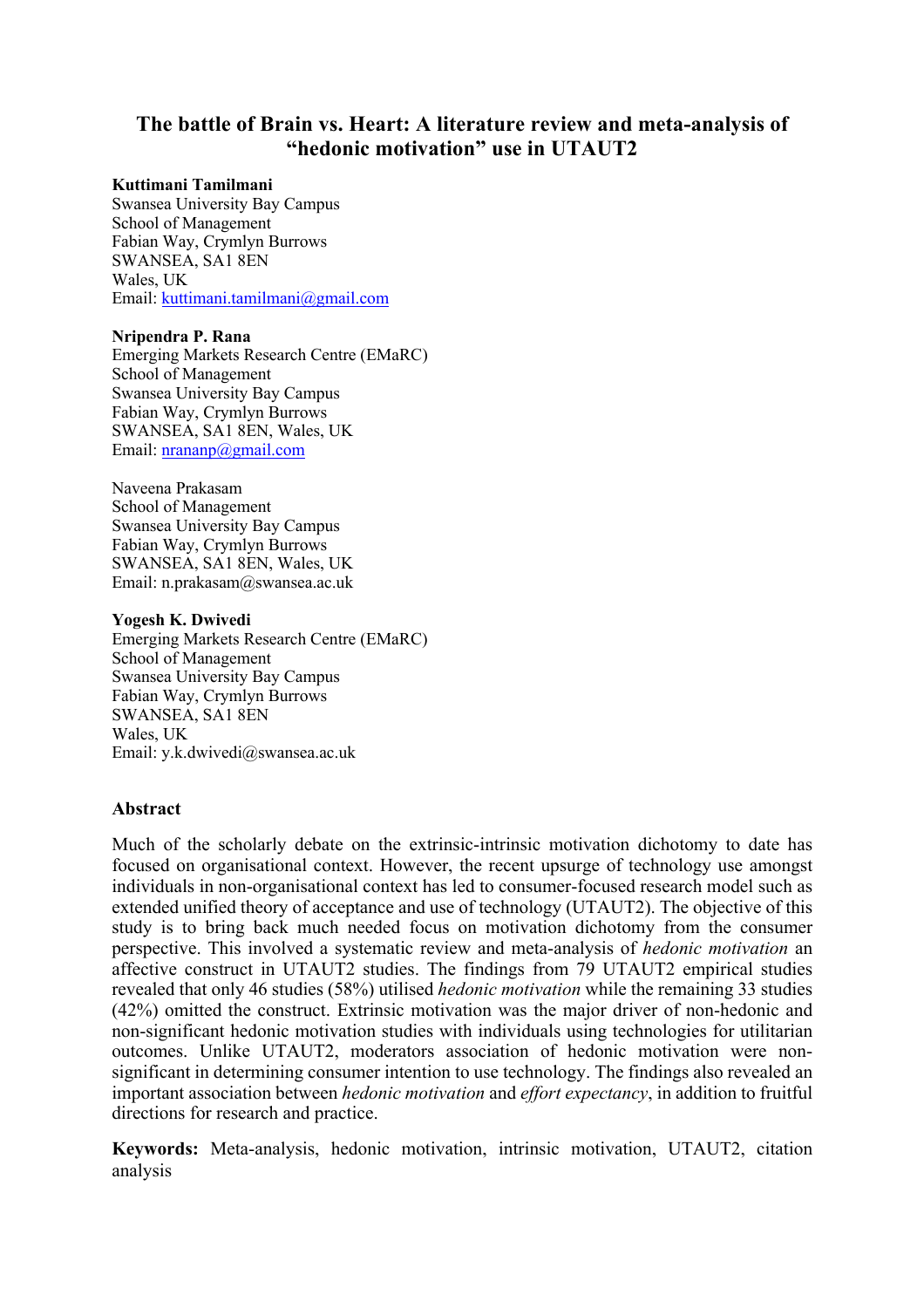#### **1. Introduction**

Information and Communication Technologies (ICT) were mostly available only to the organisational users of technology up until the end of the  $20<sup>th</sup>$  century. Extrinsic motivation was the primary driver of individual technology adoption in mandatory settings such as organisations in order to improve the performance of underlying task. Extrinsic motivation refers to performance of activities in order to achieve some objective distinct from the activity itself (Deci & Ryan, 1980). Such instances of extrinsic motivation include but not limited to the use of smartphones to purchase goods and services through mobile commerce (Dwivedi et al., 2014) and accessing Internet to avail services such as e-government (e.g., Singh et al., 2017, 2019; Singh et al., 2018). In addition, individuals perform certain activity for the activity itself, to experience pleasure and satisfaction inherent to the activity. This second type of motivation is termed as intrinsic motivation (Deci & Ryan, 1980). The popular technology acceptance research models such as: Davis's (1989) technology acceptance model (TAM) and Venkatesh et al.'s (2003) unified theory of acceptance and use of technology (UTAUT) found perceived usefulness/performance expectancy attribute to explain most of the variance in individual technology adoption decision. Perceived usefulness explains "the degree to which a person believes that using a particular system would enhance his or her job performance" (Davis, 1989, p.320). This underscores the dominant paradigm of extrinsic motivation in individual technology acceptance research.

The 21<sup>st</sup> century witnessed unprecedented growth of mobile phone adoption with 5 billion unique mobile subscribers in 2017; mobile phones became the highest scale of consumer technology representing two thirds of the global population (Gsmaintelligence, 2017). This rapid explosion of mobile phones in combination with wider Internet penetration took ICT that was mostly available only to organisational users in the previous century to consumers. Notwithstanding the productive use of technologies, hedonic use of technologies started to gain prominence such as playing computer games, streaming music, and instant messaging to name a few (Hampton-Sosa, 2017; Makki et al., 2018; Venkatesh & Brown, 2001). In line with emerging technology users, Venkatesh et al. (2012) extended the UTAUT model to consumer context with three new constructs: *hedonic motivation*, *price value*, and *habit* emphasising on hedonic value (intrinsic motivation) of consumers. Despite its recent introduction in 2012, UTAUT2 has already garnered more than 3,000 citations in Google Scholar alone spanning from information systems (IS) field and beyond emphasising on its predictive ability (Tamilmani et al., 2018a).

Hedonic motivation is considered as the most important theoretical addition to the UTAUT2 as it integrated the much-needed affective component into largely cognition based UTAUT. It shifted the focus from extrinsic motivation of organisational users to intrinsic motivation of consumer technologies. "Hedonic motivation" is defined as the fun or pleasure derived from using technology and it is an important determinant of consumer's technology acceptance and use (Alalwan, 2018; Baabdullah et al., 2019; Brown & Venkatesh, 2005; Hamari & Koivisto, 2015; Shareef et al., 2017; Shaw & Sergueeva, 2019). This study represents *hedonic motivation* as an umbrella term to include similar constructs such as: *hedonic expectancy* (Ahn et al., 2016), *perceived enjoyment* ( e.g., Anandarajan et al., 2002; Gao et al., 2015a), and *perceived playfulness* (Robin et al., 2016) in UTAUT2 based studies. However, previous research found the scarce use of UTAUT2 model on its entirety with a rare inclusion of moderators in the research model. Meta-analysis on UTAUT2 based empirical studies found that only 41% studies included *price value* and a meagre 35% studies included *habit* in their research often yielding inconsistent results (see Tamilmani et al., 2018c; 2018d). Hedonic motivation is not an exception to this trend; while hedonic motivation was found to be a significant predicator of mobile TV (Wong et al., 2014) and Instagram (Järvinen et al., 2016), it was found to be a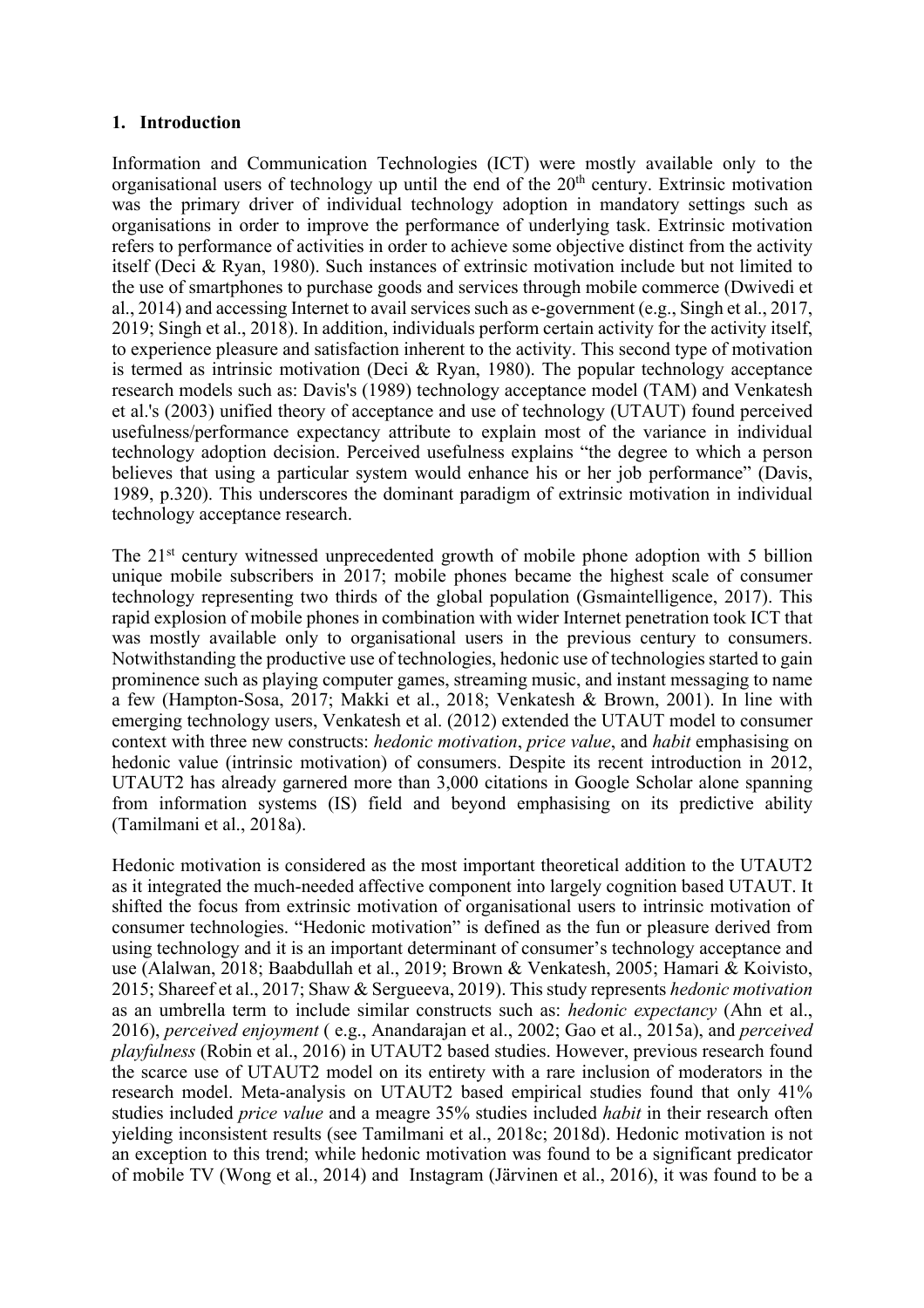non-significant predictor of mobile payments (Oliveira et al., 2016; Slade et al., 2015a). This is perennial problem in information systems (IS) discipline, as researchers often find inconsistent results for the same research question (i.e. understanding individual technology adoption). IS discipline is not alone in facing this research problem, other mature research streams such as social sciences reported similar inconsistencies. However, in comparison to social and behavioural sciences; IS researchers scarcely employ meta-analysis – a quantitative literature synthesis technique used in mature research streams for knowledge accumulation through integration of results from findings of previous studies (Glass, 1976; King & He, 2005). In addition to meta-analysis, researchers have also employed weight-analysis and systematic literature review techniques for literature synthesis in the past ( e.g., Ismagilova et al., 2017; Kapoor et al., 2017; Tamilmani et al., 2018e; 2018b; Williams et al., 2015).

The preceding discussion underscores the centrality of three major things. First, UTAUT2 as most comprehensive theory in understanding individual technology adoption and use. Second, *hedonic motivation* as an important theoretical addition to UTAUT2 shifting the focus from extrinsic motivation as a dominant paradigm of technology adoption research to intrinsic motivation. Third, meta-analysis technique as a tool to shed light on operationalisation of established theoretical models through collation, analysis and synthesis of existing research findings. Our extant literature review suggests, existing research on the dichotomous nature of motivation (extrinsic and intrinsic) focused on the explanation of predictive ability of constructs perceived usefulness/performance expectancy and perceived/hedonic enjoyment in their research (Davis et al., 1992; Van der Heijden, 2004) or proposed a new model integrating the elements of affect and cognition (Kulviwat et al., 2007). However, none of these studies conducted meta-analysis to synthesise the existing literature to provide boundary conditions on the usage of *hedonic motivation construct*. Thus, the aim of this study is to fulfil this research gap and conduct a meta-analysis of studies that have used UTAUT2's additional constructs in their research. In doing so, this study attempts to understand the various associations of hedonic motivation attribute, their significance and non-significance to provide suitable boundary conditions for future researchers on operationalisation of the construct. In order to fulfil the objective of the study, it is necessary to undertake following steps:

- Locate studies that used UTAUT2 model as the underpinning theory and excluded *hedonic motivation* in their research model and reason for exclusion.
- Identify various antecedents and dependant variables of *hedonic motivation* to evaluate their significance and non-significance.
- Conduct meta-analysis of the empirical studies to understand the convergence and divergence of various hedonic motivation related relationships and their performance.

The remaining sections of this paper are structured as follows: The following Section 2 reviews existing research on *hedonic motivation* concerning individual technology adoption. Section 3 describes the research method employed leading to the meta-analysis and narrative review of UTAUT2 empirical studies in Section 4. The subsequent section (i.e. Section 5) presents discussion, implications for theory and practice. Finally, the paper ends with conclusion, limitations and future research directions in Section 6.

# **2. Related work**

Researchers found motivation of individuals to perform an activity was of dichotomous nature namely extrinsic and intrinsic motivation (Deci & Ryan, 1980; Vallerand, 1997). During the early stages of computer evolution, the scholarly debate in IS discipline was mostly focused on the extrinsic motivation of individuals and their intention to use computer tools for productivity gains. However, intrinsic motivation found itself a role in technology acceptance when Carroll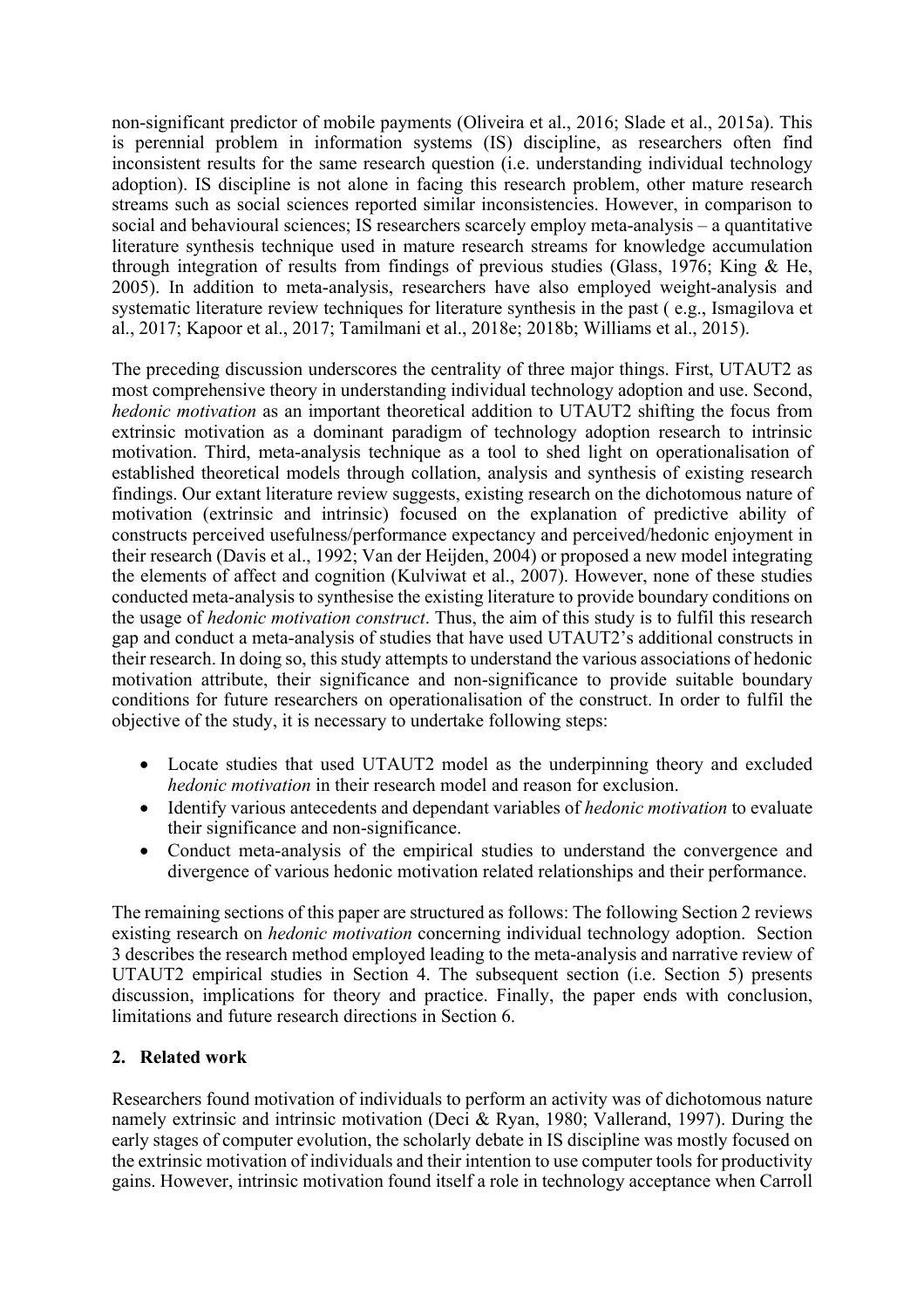and Thomas (1988), found fun/enjoyment as key underlying factor in user acceptance of Macintosh operated Apple Lisa computer. This claim was consistent with industry survey finding that found Macintosh computers to be rated more enjoyable to use than MS-DOS computers (Inc, 1988). Research of Davis et al. (1992) on two application such as: word processing software and business graphic program was the first exhaustive study to examine the effects of usefulness and enjoyment on computers usage in workplace. Their research found that the effect of usefulness was approximately four to five times greater in determining user intentions for both applications. In addition, the study found a positive interaction effect between *enjoyment* and *usefulness*. The results suggest that making the system more enjoyable would increase the level of acceptance of systems that are perceived more useful/productive but will have less effect on acceptance of systems that are *perceived less useful*. In other words, the effect of *enjoyment* on user acceptance of system is high for system with high-perceived usefulness and vice-versa (Davis et al., 1992).

The role of *perceived usefulness* as dominant predictor of information systems acceptance is not universal. Researchers have reported numerous expectations to this pattern where *perceived enjoyment* and *ease of use* played dominant role in user acceptance of information systems in home or leisure environment, games and game-based training of work-related environment diminishing the role of perceived usefulness. The research of Van der Heijden (2004) aimed to demonstrate this phenomenon of differences in user acceptance of technology between productivity-oriented and pleasure oriented information systems in non-work environment. He argued while the dominant design objective of a utilitarian system was productive use; the objective of hedonic system is to encourage prolonged use. The reason being, perceived usefulness plays prominent role in utilitarian systems than ease of system use, as system interaction is subordinate to achievement of external goals. Whereas, in hedonic systems, achievement of external goals is subordinate to the system interaction, making the role of ease of system use more central than perceived usefulness. Based on the preceding discussion, for hedonic systems Van der Heijden (2004) hypothesised *perceived enjoyment* and *perceived ease of use* as stronger predictors of *behavioural intention to use* a system than *perceived usefulness*. His study on 1,144 Dutch movie website users found both *perceived enjoyment* and *perceived ease of use* to have twice as much as predictive power in explaining consumer *intention to use* the websites than *perceived usefulness*. This research underscores the role of hedonic information systems as an important boundary condition in technology acceptance arena.

# **3. Research method**

This study deemed an integrated approach of "narrative review", "citation reference search" and "meta-analysis" as appropriate to synthesise research findings from UTAUT2 based studies ( e.g., Dwivedi et al,, 2017; King & He, 2006; Venkatesh et al., 2016; Zhao et al., 2017). Meta-analysis is an advanced form of secondary analysis that enables researchers to establish true effect size of various path relationships through advanced statistical techniques. It facilitates discovery of new knowledge from otherwise undetectable isolated parcels of data scattered amongst individual "primary" studies (Dwivedi et al., 2017; Field, 2001; Grinstein, 2008; Schmidt, 1992; Wu & Du, 2012). Researchers conduct meta-analysis usually on either a fixed effects basis or random effects basis. The "fixed effect" meta-analysis model considers effect size to be as is for all studies in the population representing a "homogenous" case. In contrast, "random effects" basis considers individual studies in meta-analysis as part of large population of studies on a given topic. "Random effect" models for meta-analysis is preferred over "fixed effect" models as the later overstate the degree of precision in meta-analysis findings (Hunter & Schmidt, 2000). Moreover, the random effect model allows researchers to make generalization about the research domain as a whole without restricting the findings only to studies involved in meta-analysis and considered more realistic (Field, 2001). This study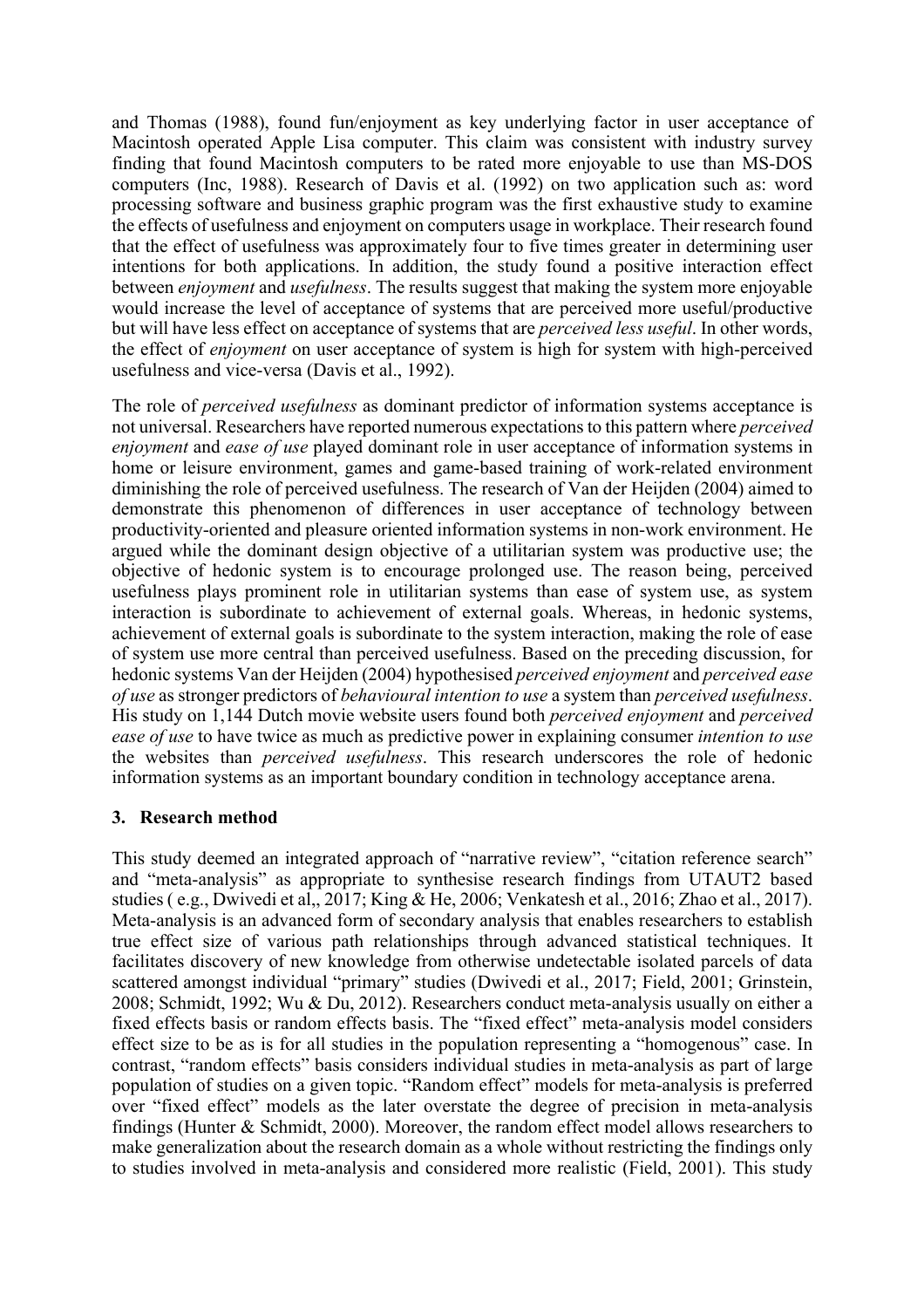employed random effect model of meta-analysis based on the above discussion for its advantages over the fixed-effect model.

## **3.1 Sample**

This study employed cited reference search for Venkatesh et al.'s (2012) article in Scopus and Web of Science databases to locate studies needed for the meta-analysis. The search conducted from March 2012 to March 2017 period returned 1,320 results in total (823 from Scopus; 497 from Web of Science). On further inspection, the study found that 452 citations were common between both databases resulting in 868 unique citations. The next step involved checking for fully downloadable articles reducing the number to 650. Out of 650 studies, a meagre 147 utilized at least one UTAUT2 additional construct; the remaining 503 articles just citied UTAUT2 for generic reasons (see Tamilmani et al., 2017 for review). The flowchart in Figure 1 depicts systematic process followed to arrive at final studies needed for meta-analysis.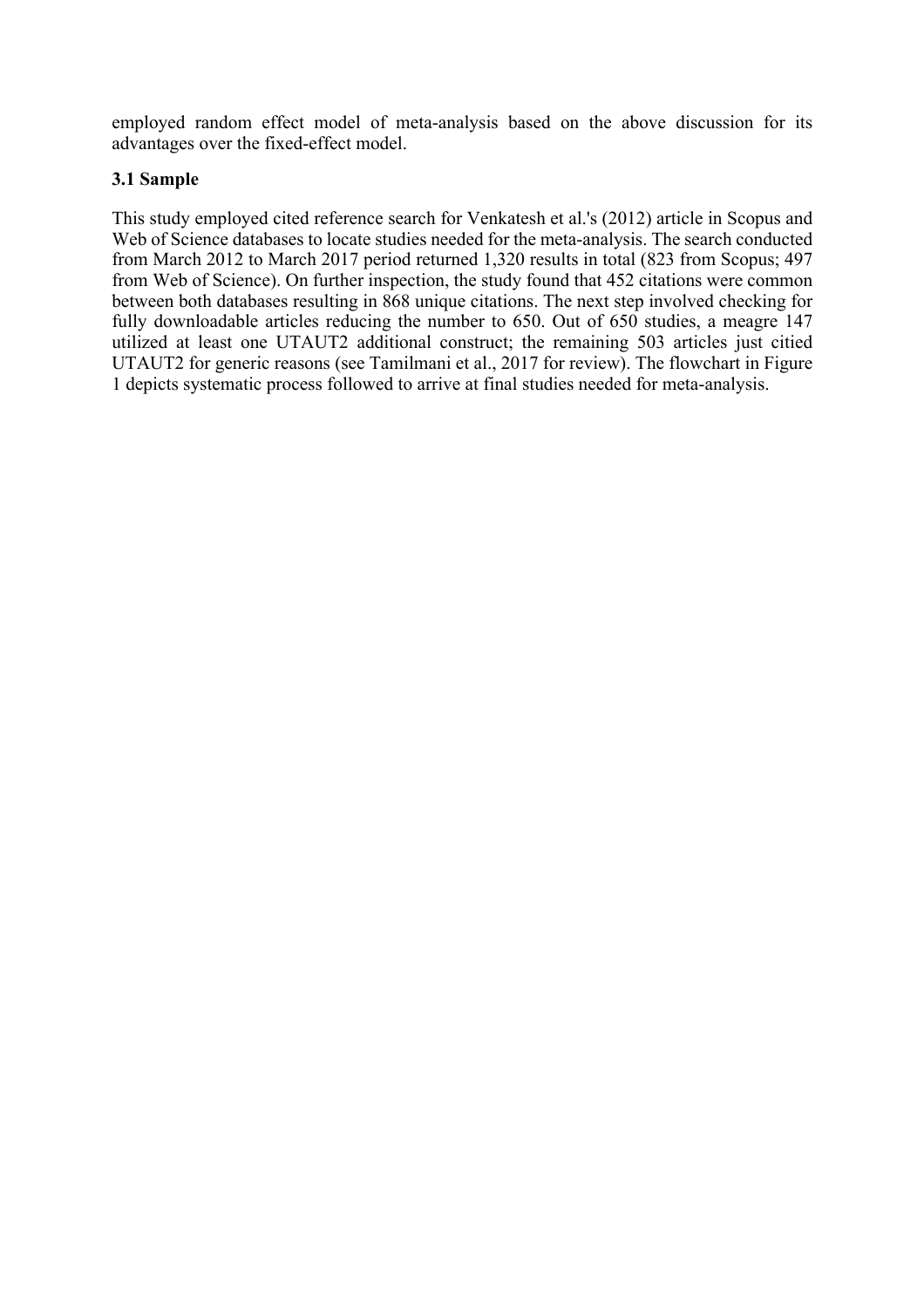

**Figure 1:** Systematic review flowchart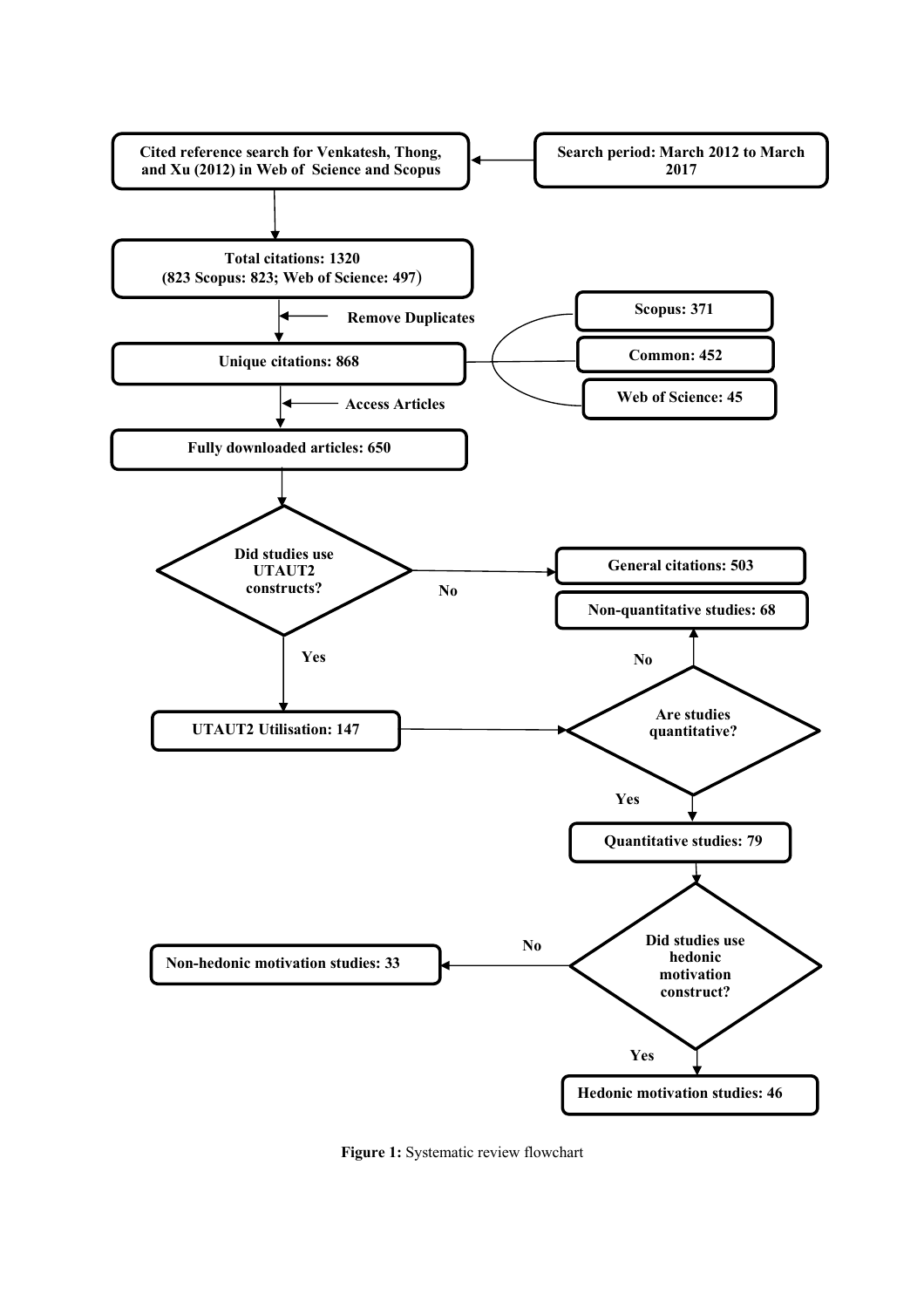# **3.2 Coding**

The selection of the final studies for meta-analysis from the pool of 147 involved deployment of standardized coding rules. In order to be eligible for meta-analysis the studies have to fulfil the following three major criteria: First, they are UTAUT2 based quantitative empirical studies employing at least one UTAUT2 additional construct; Second, studies should have reported correlation matrix with Pearson correlation (r) or other statistics that may be converted to Pearson correlation (r) (see Wu & Lederer, 2009), and finally, the studies should have reported data for sample size and the path coefficients (standardized) (β) for their various path relationships (King & He, 2006; Rana et al., 2015). In order to ensure only unique studies are included for meta-analysis, data from each study was checked to avoid duplication of studies using the same data for articles and conference proceedings. In cases where researchers used the same data for more than one study, only one study was included for final analysis (Ma & Liu, 2004; Wu & Du, 2012). On the other hand, if researchers reported multiple datasets in the same study, each of the datasets were included for analysis and treated as an independent study. This method of treatment is appropriate and does not violate any assumptions of meta-analysis (Hunter et al., 1982; Wu & Du, 2012). The implementation of rules found only 79 studies were eligible to perform meta-analysis out of 147 studies. The remaining 68 studies are discarded from the scope of this research as they were neither empirical in nature nor did they report relevant data for meta-analysis.

# **3.3 Analysis**

The process started with screening of 79 UTAUT2 based empirical studies to check the inclusion of 'hedonic motivation' construct in their research model. This resulted in the classification of 79 UTAUT2 studies broadly into two categories. The first category, "*nonhedonic motivation studies"* comprised of 33 studies that excluded hedonic motivation construct to include other UTAUT2 additional constructs such as price value or/and habit in their research model. The remaining 46 studies used hedonic motivation construct to form the second category, *hedonic motivation studies* and qualified for meta-analysis. This study conducted meta-analysis on "random effect basis" using comprehensive software downloaded from the www.meta-analysis.com website. The underlying assumption was that the individual studies were random samples taken from population with varying effect sizes such that the overall results is generalizable across the domain. In doing so, meta-analysis assumptions have incorporated both within-study and between study variance to provide more conservative significance test result (King & He, 2006). Finally, this study performed meta-analysis on the collected data to determine cumulative value of path coefficients (β) for various antecedents and dependent variables of hedonic motivation to determine significance and effect size of various path relationships.

# **4. Findings**

The following sections present findings from literature synthesis and meta-analysis on both non-hedonic motivation (33 studies) and hedonic motivation (46 studies) categories.

### **4.1 Review of non-hedonic motivation studies**

The non-hedonic motivation studies category comprising 33 studies constitute 42% of the total 79 UTAUT2 studies that excluded *hedonic motivation* in their research model. In terms of outcome variables, behavioral intention (BI) was the most operated construct representing 23 non-hedonic motivation studies encompassing 70%. Use behaviour emerged as the distant second most operated outcome variable of non-hedonic motivation category representing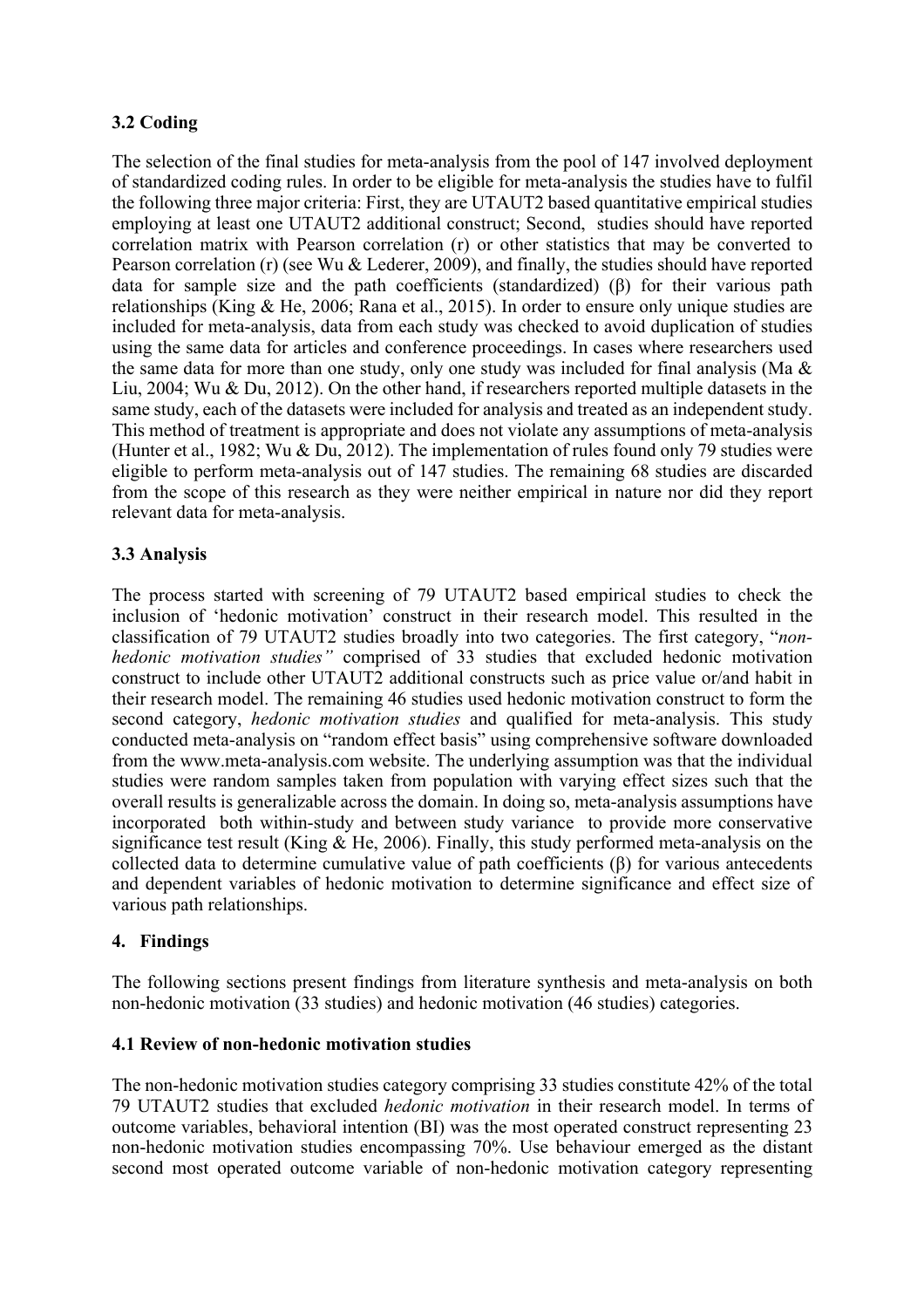meagre 18% with just six studies. The remaining four non-hedonic motivation studies comprising 12% employed new outcome variables such as: 1) Consumerisation (CN) of IT (Dernbecher et al., 2013), 2) Location disclosure on location based social networking applications (Koohikamali et al., 2015), 3) Disclosure of information about others in social network sites (Koohikamali et al., 2017) and 4) Job seeker unemployment duration (Huang & Chuang, 2016).

The next stage-involved classification of 33 non-hedonic motivation studies into seven major themes based on three parameters: type of technology examined, task performed and motivation type of users in performing their activity. Financial technologies (Fintech) emerged as the topmost research theme representing 10 studies as depicted in Appendix A. Fintech refers to the design and delivery of financial products though technology (Leong et al., 2017; Martins et al., 2014). Mobile payments with six examinations under Fintech theme emerged as the most examined technology type across all seven themes. The next five themes with their corresponding number of examinations are as follows: 1) User generated communities (UGC) – five studies, 2) Mobile technologies – four studies, 3) Education – three studies, 4) Egovernment, and 5) Entertainment two studies each. The final theme "others" comprised of seven studies that could not be readily classified under any of the above six categories with instances ranging from consumer use of biometric e-gates in airports (Morosan, 2016) to developers software reuse adoption (Cvijikj et al., 2015) to name a few.

Users performed 15 unique tasks while accessing range of technologies across the 33 nonhedonic motivation studies. Users "Conducting financial transactions" for various banking activities spread across ten studies emerged as the most performed task. "Content creation and sharing" in social networking sites/communities became the second most performed task with five studies. Users of three studies performed "service interactions" to emerge as the third popular task. The fourth position was jointly shared by three tasks such as: "listening to music", "accessing government services", and "learning" with two examinations each. Finally there were nine other tasks such as "commuting", "reading" and "searching for jobs" to name a few that were performed on one instance each as depicted in Appendix A. In terms of motivation of individuals to perform various tasks extrinsic motivation emerged as the major driver among 24 non-hedonic motivation studies comprising staggering 73% with just the remaining nine studies constituting 27% driven by intrinsic motivation.

### **4.2 Reason for studies not using hedonic motivation**

This section presents the findings and plausible explanation for the 33 studies that adapted UTAUT2 as underpinning theory, however excluded hedonic motivation construct from their final research model in detail along with instances of quotes from actual studies in *italics*. Four categories emerged as reason for studies that excluded hedonic motivation construct from their research model as depicted in Table 1.

### **4.2.1 Use of alternate model**

Kourouthanassis et al. (2015) in their pursuit to study effect of tourist's emotional states towards adoption of mobile augmented reality travel guides excluded hedonic motivation and integrated UTAUT2 with Pleasure, Arousal and Dominance (PAD) model.

### **4.2.2 Recommended for future use**

Qasim and Abu-Shanab (2016), in their quest to explore drivers of consumer mobile payment acceptance in Jordan recommended use of *hedonic motivation* in future research. The following reason is stated in their study: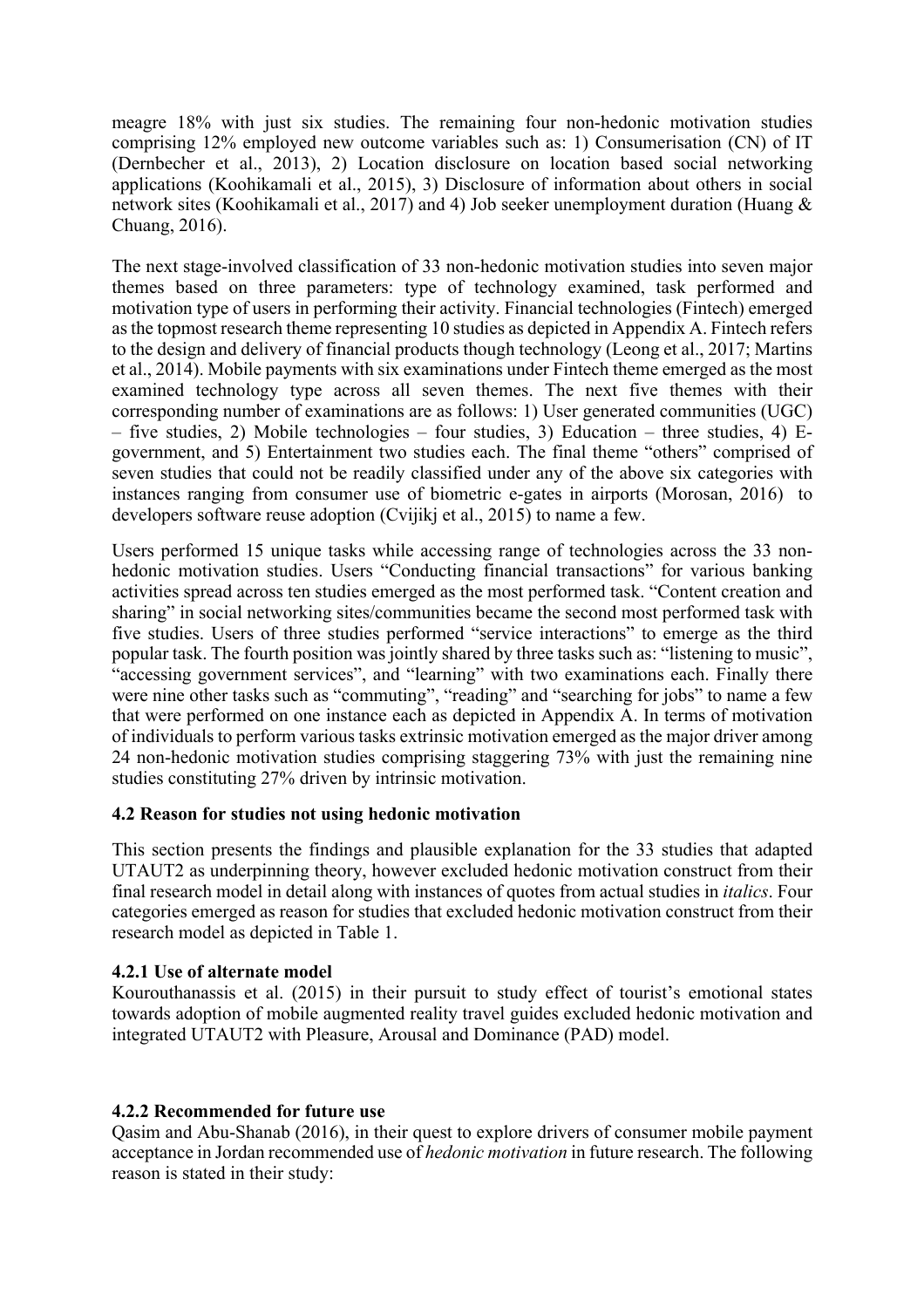*"…It is important also to consider the proposition of the UTAUT 2 in the Jordanian environment, which was proposed by Venkatesh et al. (2012) and included predictors like hedonic motivation, price value and habit"* (Qasim & Abu-Shanab, 2016, p. 1031)

### **4.2.3 Out of scope**

Mahfuz et al.'s (2016) research on influence of cultural dimensions and website quality on consumer's mobile banking adoption excluded habit and hedonic motivation construct in their research model stating the following reason:

*"In this study, author omitted hedonic motivation and habit from the conceptual mode due not directly related to the mobile banking adoption" (Mahfuz et al., 2016, p. 432)*

### **4.2.4 No reason**

The majority of non-hedonic motivation studies as much as 30 studies encompassing 91% excluded *hedonic motivation* from their research model without providing any reason. Thus making "No Reason" as the most popular category. Such instances include range of studies from consumers intention to adopt Internet banking (Chaouali et al., 2016) to teachers' participation in virtual communities (Nistor et al., 2014) to mention a few.

| <b>Category Type</b> | Frequency | <b>Description</b>                                           | <b>Example Citation(s)</b>     |  |
|----------------------|-----------|--------------------------------------------------------------|--------------------------------|--|
| 1. Use of            |           | This study employed pleasure, Kourouthanassis et al. (2015a) |                                |  |
| alternative model    |           | arousal. Dominance model to                                  |                                |  |
|                      |           | evaluate consumer's emotional                                |                                |  |
|                      |           | states holistically while performing                         |                                |  |
|                      |           | tasks enabled through technology.                            |                                |  |
| 2. Recommended       |           | This study recommended use of                                | Abu-Shanab<br>Oasim<br>and     |  |
| for future use       |           | hedonic motivation construct in                              | (2016)                         |  |
|                      |           | future studies                                               |                                |  |
| 3. Out of scope      |           | study excluded hedonic<br>This                               | Mahfuz et al. (2016)           |  |
|                      |           | motivation since the researchers                             |                                |  |
|                      |           | deemed the construct is not related                          |                                |  |
|                      |           | to technology under investigation                            |                                |  |
| 4. No reason         | 30        | These studies did not provide any                            | Chaouali et al. (2016); Nistor |  |
|                      |           | reason for excluding hedonic                                 | et al. $(2014)$                |  |
|                      |           | motivation construct from their                              |                                |  |
|                      |           | research model                                               |                                |  |

**Table 1:** Reason for studies not using hedonic motivation construct

### **4.3 Review of studies using hedonic motivation construct**

Forty-six studies included hedonic motivation construct from UTAUT2 in their research model comprising 58% of the total 79 UTAUT2 studies. Unlike majority of the non-hedonic motivation studies that hypothesized BI as outcome variable, in case of hedonic motivation studies; Use behavior (e.g. Alalwan et al., 2017; Raman & Don, 2013) emerged as the most operationalized outcome variable with 25 examinations. Nevertheless, behavioral intention (e.g. Slade et al., 2015a; Wong et al., 2014) was not far behind with 20 studies employing BI as their outcome variable. In addition, BI acted as mediating variable of hedonic motivation to use behavior in all the 25 studies. The final hedonic motivation study Buettner (2016) introduced new outcome variable "Job offer success" for the first time to measure individuals' job search behavior in career oriented social networking sites. Table 2 summarizes the path relationships among various dependant, independent and moderating variables of 46 'hedonic motivation' studies along with their significance and non-significance. It also reveals that hedonic motivation not only served as an antecedent, but also got antecedents on its own serving as dependant variables on six instances.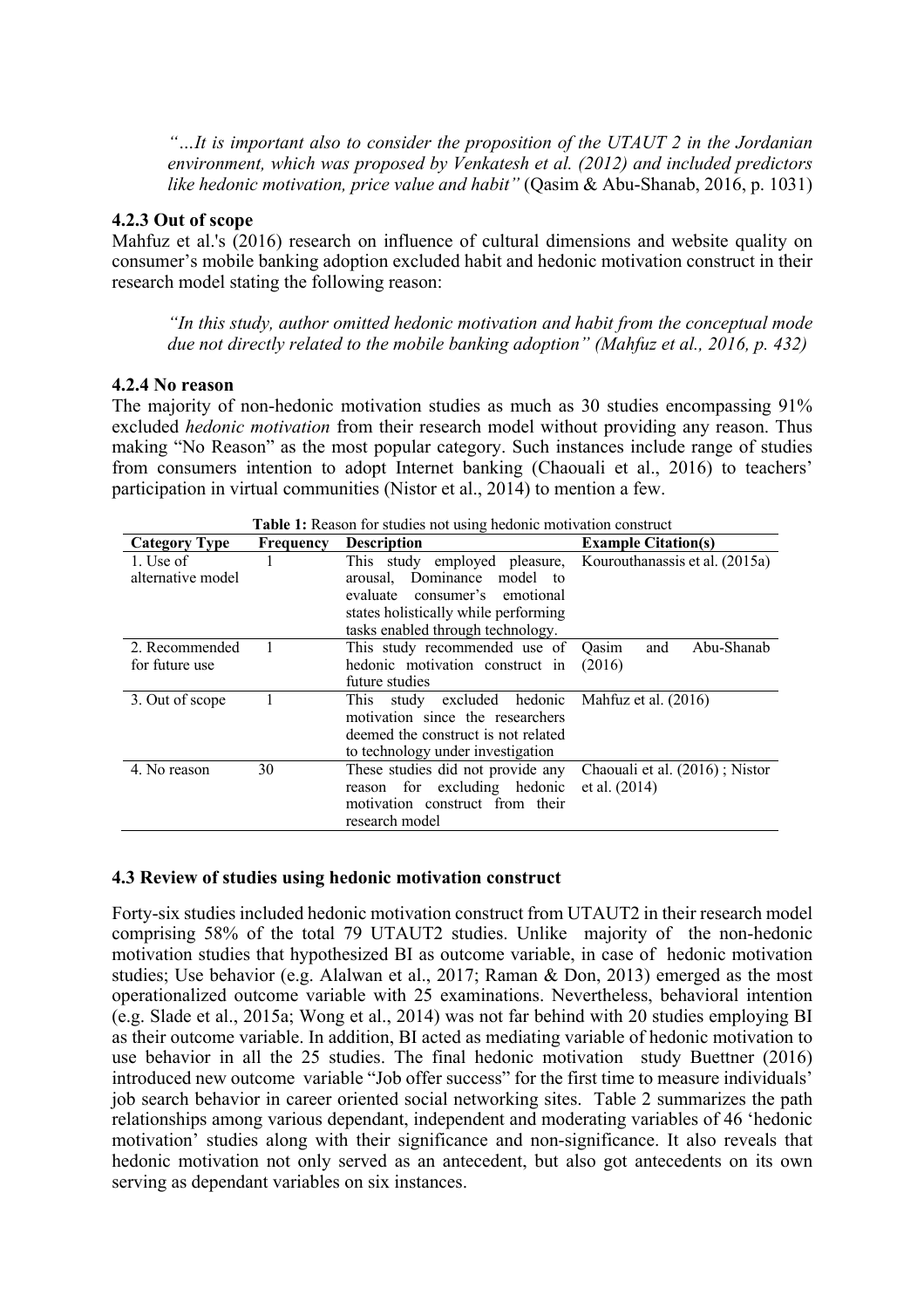#### **4.3.1 Hedonic motivation as an antecedent**

Over the span of 46 studies, *hedonic motivation* served as an antecedent of 10 unique dependant variables in understanding individual adoption to range of technologies. It served mostly as antecedent of BI with 53 examinations. The number of examinations is greater than number of studies because on few instances, researchers collected data from three different countries (Bangladesh, USA and Canada) such as Dwivedi et al., (2016) to develop generalised adoption model for citizens' mobile health; On such instances each dataset was treated as separate examination for meta-analysis purpose. Out of 53 examinations, the path relationship  $HM\rightarrow BH$ was found significant on 43 instances (e.g. Baptista et al., 2017; Baptista & Oliveira, 2015) and non-significant on the remaining ten instances (Oliveira et al., 2016; Slade et al., 2015a). *Hedonic motivation* served as antecedent of performance expectancy (PE) on three instances (Alalwan et al., 2016; Koenig-Lewis, Marquet, Palmer, & Zhao, 2015; Robin et al., 2016) and effort expectancy (EE) on two instances (Koenig-Lewis et al., 2015; Robin et al., 2016) making them second and third most popular dependant variables. Overall, the path relationships between  $HM\rightarrow PE$  and  $HM\rightarrow EE$  were significant on all the five instances.

Hedonic motivation served as an antecedent of seven variables on one instance each and found to be significant on all seven instances. The seven dependant variables are: 1) Use behaviour (Lallmahomed et al., 2013), 2) Habit (Herrero & San Martín, 2017), 3) Price value (Alalwan et al., 2016), 4) Trust (Alalwan et al., 2015), 5) Subjective norm (Robin et al., 2016), 6) Perceived advantages (Escobar-Rodrguez et al., 2014) and 7) Perceived risk (Koenig-Lewis et al., 2015). The variables such as age, gender, experience, collectivism (COL) and long-term orientation (LTO) moderated the  $HM\rightarrow BH$  path relationship in five different combinations.  $HM\rightarrow BH$  (Gender) was the most examined moderator relationship with four examinations comprising equally two significant (Baptista et al., 2017; Ramantoko et al., 2015) and nonsignificant studies (Ramírez-Correa et al., 2014; Wong et al., 2014). Whereas, the second most examined moderator relationships  $HM\rightarrow BH$  (Age) with three examinations was found significant only once (Baptista et al., 2017) and non-significant on other two instances (Ramantoko et al., 2015; Ramírez-Correa et al., 2014). The remaining three moderator relationships  $HM\rightarrow BH$  (EXP) (Ramírez-Correa et al., 2014),  $HM\rightarrow BH$  (COL) and  $HM\rightarrow BH$ (LTO) (Lai et al., 2016) were all examined one instances each and together found to be nonsignificant on all three instances as depicted in Table 2.

In addition to the above, Lu et al. (2017) employed two variants of *hedonic motivation* such as *disconfirmation of perceived enjoyment* (DEN) and *post usage perceived enjoyment* (PUPEJ) to examine individuals continuance use of mobile applications. These two variants had four different path relationships in various combinations with satisfaction (SAT), attitude (ATT) and continuance intention (CIN). The four path relationships were found significant on two instances (PUPEJ $\rightarrow$ SAT; PUPEJ $\rightarrow$ ATT) and non-significant on the remaining two instances (DEN $\rightarrow$ SAT; PUPEJ $\rightarrow$ CIN).

#### **4.3.2 Antecedents of Hedonic motivation**

Hedonic motivation, apart from serving as antecedent, got antecedents on its own. Six such antecedents of hedonic motivation are as follows: 1) Mobile skillfulness (MSK) (Wong et al., 2015a), 2) Effort expectancy (EE) (Herrero & San Martín, 2017), 3) Disconfirmation of perceived enjoyment (DEN) (Lu et al., 2017), 4) Social influence (SI) (Koenig-Lewis et al., 2015), 5) Context awareness (CAW); and 6) Unobtrusiveness (UNO) (Segura & Thiesse, 2015). These six constructs served as antecedents of hedonic motivation on one instance each and found to have significant relationship on all six instances.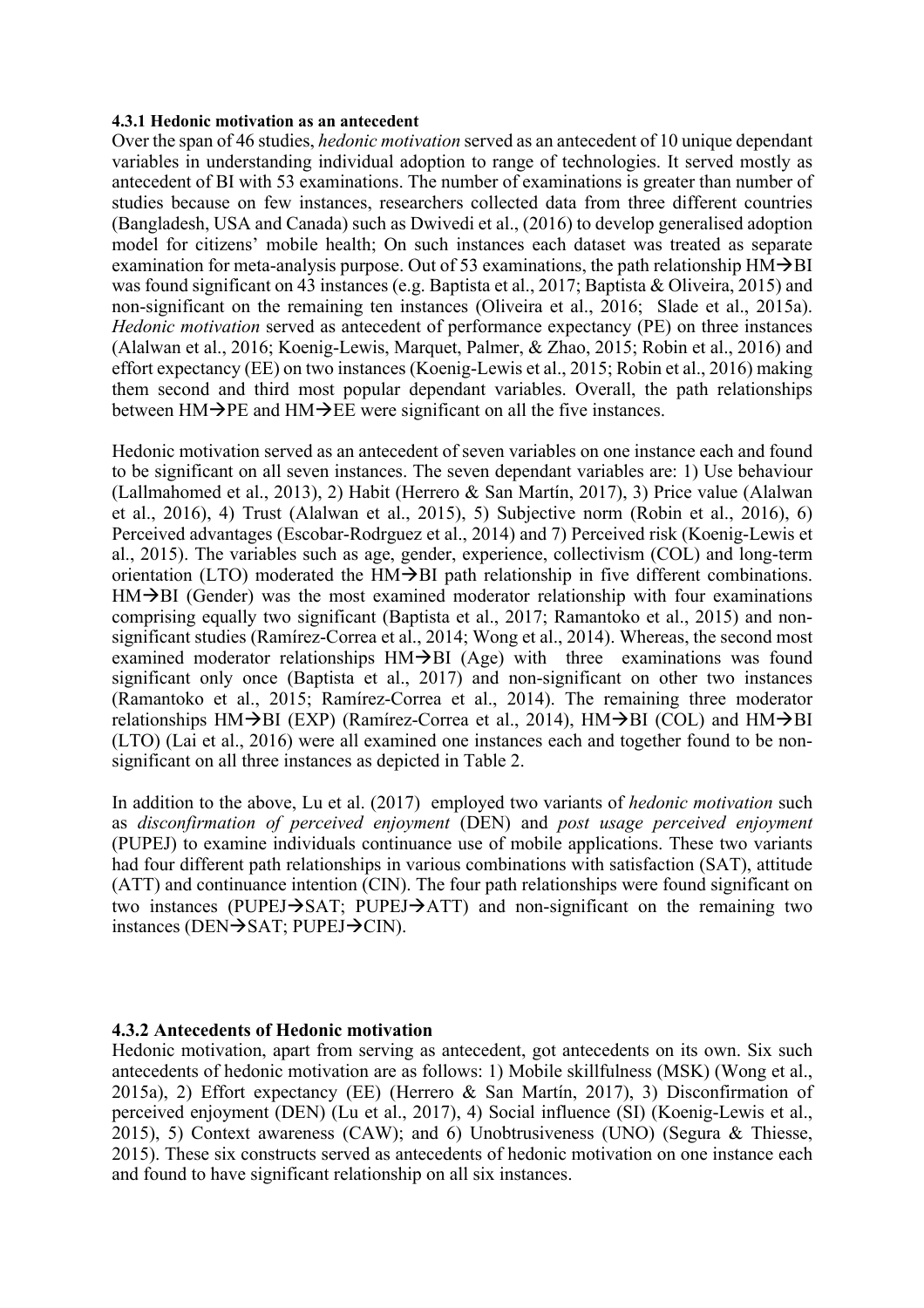| $\overline{\text{SL}}$ | I.V.                    | D.V.(Mod)           | <b>Total</b>                   | Sig               | <b>Example Citations(Sig)</b><br>Non- |                                    | <b>Example</b><br>citations(Non-       |
|------------------------|-------------------------|---------------------|--------------------------------|-------------------|---------------------------------------|------------------------------------|----------------------------------------|
| $\mathbf{1}$           | $\rm HM$                | BI                  | 53                             | 43                | Alalwan<br>et al.<br>(2017);          | <b>Sig</b><br>10                   | Sig)<br>Koenig-Lewis<br>et<br>al.      |
|                        |                         |                     |                                |                   | Baptista<br>and<br>Oliveira           |                                    | $(2015)$ ; Oliveira et<br>al.          |
|                        |                         |                     |                                |                   | Wong<br>(2015);<br>et<br>al.          |                                    | (2016);<br>Slade<br>et<br>al.          |
|                        |                         |                     |                                |                   | (2015a)                               |                                    | (2015a)                                |
| $\overline{2}$         | HM                      | PE                  | $\overline{3}$                 | $\overline{3}$    | Alalwan et al.<br>(2016);             | $\overline{0}$                     | None                                   |
|                        |                         |                     |                                |                   | Koenig-Lewis<br>et<br>al.             |                                    |                                        |
|                        |                         |                     |                                |                   | (2015); Robin et al. (2016)           |                                    |                                        |
| $\mathfrak{Z}$         | HM                      | EE                  | $\overline{2}$                 | $\overline{2}$    | Koenig-Lewis<br>al.<br>et             | $\overline{0}$                     | None                                   |
|                        |                         |                     |                                |                   | (2015); Robin et al. (2016)           |                                    |                                        |
| 4                      | HM                      | $\overline{UB}$     | $\mathbf{1}$                   | $\mathbf{1}$      | Lallmahomed et al. (2013)             | $\theta$                           | None                                   |
|                        |                         |                     |                                |                   |                                       |                                    |                                        |
| $\overline{5}$         | HM                      | <b>HA</b>           | $\overline{1}$                 | $\mathbf{1}$      | Herrero and San Martín                | $\overline{0}$                     | None                                   |
|                        |                         |                     |                                |                   | (2017)                                |                                    |                                        |
| 6                      | $\rm HM$                | PV                  | $\mathbf{1}$                   | 1                 | Alalwan et al. (2016)                 | $\boldsymbol{0}$                   | None                                   |
| $\overline{7}$         | HM                      | <b>TR</b>           | $\mathbf{1}$                   | 1                 | Alalwan et al. (2015)                 | $\overline{0}$                     | None                                   |
| $\overline{8}$         | $\operatorname{HM}$     | ${\rm SN}$          | $\mathbf{1}$                   | $\mathbf{1}$      | Robin et al. (2016)                   | $\overline{0}$                     | None                                   |
| 9                      | HM                      | PA                  | $\mathbf{1}$                   | $\mathbf{1}$      | Escobar-Rodríguez<br>and              | $\theta$                           | None                                   |
|                        |                         |                     |                                |                   | Carvajal-Trujillo (2014)              |                                    |                                        |
| $10\,$                 | $\operatorname{HM}$     | $\overline{PR}$     | $\mathbf{1}$<br>$\overline{4}$ | $\mathbf{1}$      | Koenig-Lewis et al. (2015)            | $\boldsymbol{0}$<br>$\overline{2}$ | None                                   |
| $\overline{11}$        | HM                      | BI(GEN)             |                                | $\overline{2}$    | Baptista et al. (2017);               |                                    | Ramírez-Correa<br>et<br>al.            |
|                        |                         |                     |                                |                   | Ramantoko et al. (2015)               |                                    | (2014);<br>Wong<br>et<br>al.<br>(2014) |
| 12                     | HM                      | BI(AGE)             | $\overline{\mathbf{3}}$        | $\mathbf{1}$      | Baptista et al. (2017)                | $\overline{2}$                     | Ramírez-Correa<br>al.<br>et            |
|                        |                         |                     |                                |                   |                                       |                                    | (2014); Ramantoko et al.               |
|                        |                         |                     |                                |                   |                                       |                                    | (2015)                                 |
| $\overline{13}$        | HM                      | BI(EXP)             | $\overline{1}$                 | $\mathbf{0}$      | None                                  | $\overline{1}$                     | Ramírez-Correa<br>et<br>al.            |
|                        |                         |                     |                                |                   |                                       |                                    | (2014)                                 |
| $\overline{14}$        | HM                      | BI(COL)             | $\mathbf{1}$                   | $\boldsymbol{0}$  | None                                  | $\mathbf{1}$                       | Lai et al. (2016)                      |
| $\overline{15}$        | HM                      | BI(LTO)             | $\mathbf{1}$                   | $\overline{0}$    | None                                  | 1                                  | Lai et al. $(2016)$                    |
| 16                     | <b>DEN</b>              | SAT                 | $\mathbf{1}$                   | $\mathbf{0}$      | None                                  | $\mathbf{1}$                       | Lu et al. (2017)                       |
| 17                     | <b>PUPEJ</b>            | <b>SAT</b>          | $\mathbf{1}$                   | $\mathbf{1}$      | Lu et al. (2017)                      | $\boldsymbol{0}$                   | None                                   |
| $\overline{18}$        | <b>PUPEJ</b>            | <b>ATT</b>          | $\mathbf{1}$                   | $\mathbf{1}$      | Lu et al. (2017)                      | $\overline{0}$                     | None                                   |
| 19                     | <b>PUPEJ</b>            | CIN                 | $\mathbf 1$                    | $\overline{0}$    | None                                  | $\mathbf{1}$                       | Lu et al. (2017)                       |
| $\overline{20}$        | <b>UNO</b>              | HM                  | $\mathbf{1}$                   | $\mathbf{1}$      | Segura and Thiesse (2015)             | $\overline{0}$                     | None                                   |
|                        |                         |                     |                                |                   |                                       |                                    |                                        |
| 21                     | CAW                     | HM                  | $\mathbf{1}$                   | 1                 | Segura and Thiesse (2015)             | $\overline{0}$                     | None                                   |
|                        |                         |                     |                                |                   |                                       |                                    |                                        |
| 22                     | <b>MSK</b>              | HM                  | 1<br>$\overline{1}$            | 1                 | Wong et al. (2015a)                   | $\theta$                           | None                                   |
| 23                     | $\rm{EE}$               | $\operatorname{HM}$ |                                | $\mathbf{1}$      | Herrero and San Martín                | $\Omega$                           | None                                   |
|                        |                         |                     |                                |                   | (2017)<br>Lu et al. (2017)            |                                    |                                        |
| 24<br>$\overline{25}$  | <b>DEN</b><br><b>SI</b> | <b>PUPEJ</b>        | 1<br>$\mathbf{1}$              | 1<br>$\mathbf{1}$ | Koenig-Lewis et al. (2015)            | $\boldsymbol{0}$<br>$\Omega$       | None<br>None                           |
|                        |                         | HM                  |                                |                   |                                       |                                    |                                        |

**Table 2:** Hedonic motivation path relationships summary

**[Legend:** ATT: Attitude; BI: Behavioural Intention; CAW: Context Awareness; CIN: Continuance Intention; COL: Collectivism; LTO: Long-term Orientation; DEN: Disconfirmation of Perceived Enjoyment D.V.: Dependant Variable; EE: Effort Expectancy; Exp: Experience; Gen: Gender; HA: Habit; HM: Hedonic Motivation; I.V.: Independent Variable; Mod: Moderator; MSK: Mobile Skilfulness; Non-Sig: Number of nonsignificant path values; PA: Perceived Advantage; PE: Performance Expectancy; PR: Perceived Risk; PV: Price Value; PUPEJ: Post Usage Perceived Enjoyment; SAT: Satisfaction; Sig: Number of Significant Path Values; SL: Serial Number; SN: Subjective Norm; SI: Social Influence; TR: Trust; UB: Use Behaviour; UNO: Unobtrusiveness]

#### **4.4 Meta-analysis of studies using hedonic motivation construct**

Meta-analysis is increasingly preferred over traditional narrative assessment of literature review especially in mature research streams such as Information systems. Meta-analysis provides rigorous, unbiased, trustworthy interventions through clarification and synthesis of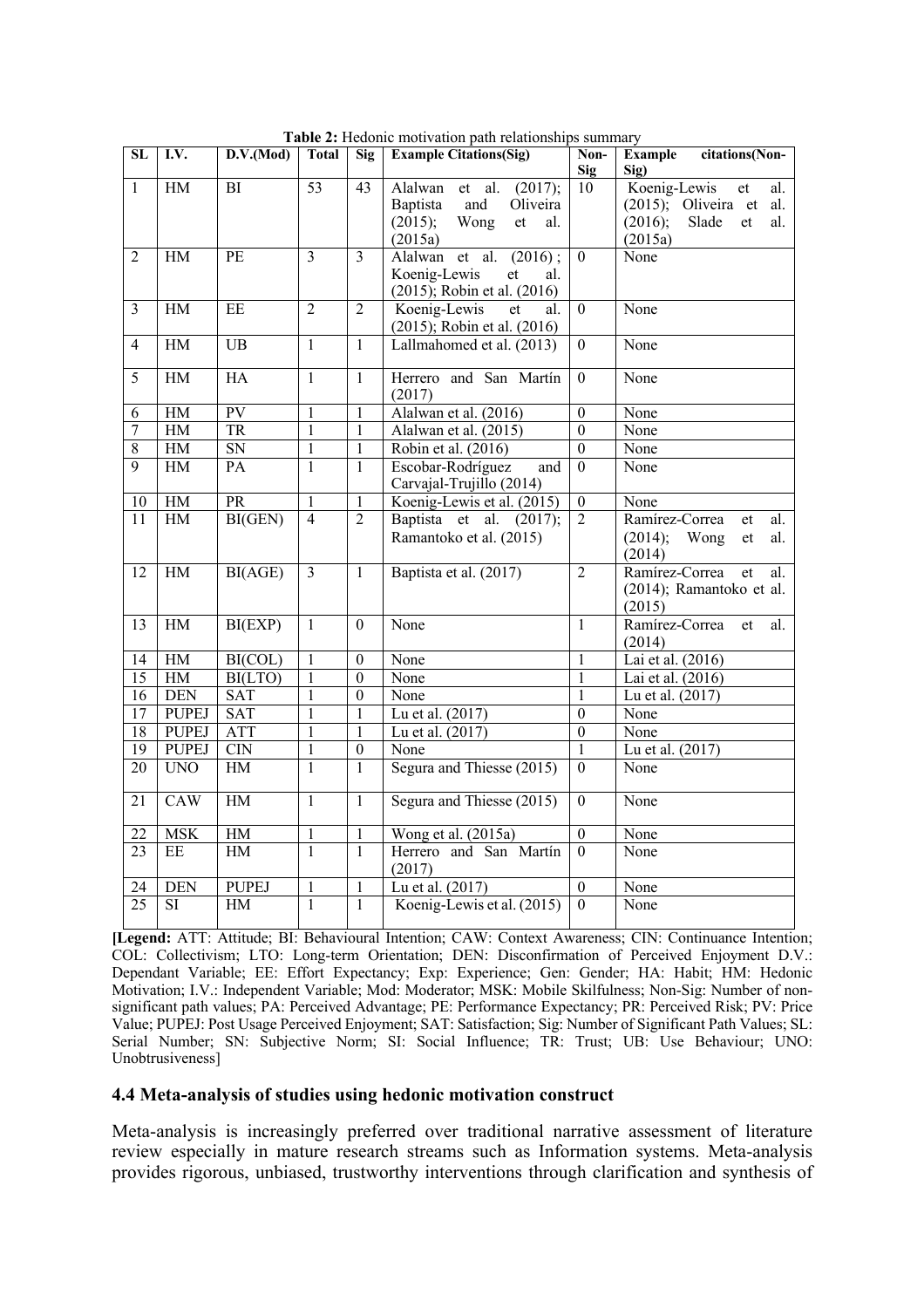existing research findings including studies with non-significant and contradictory results to derive collective conclusion (Dwivedi et al., 2017; Eden, 2002; Sabherwal et al., 2006). This study conducted meta-analysis of various 'hedonic motivation' dependant, independent and moderating variables path relationships explored on two or more instance across 46 hedonic motivation studies (e.g., King & He, 2006; Rana et al., 2015; Wu & Du, 2012). Only five path relationships fulfilled this criterion of two or more examinations from a total of 25 unique 'hedonic motivation' path relationships depicted in Table 2. Three main ( $HM\rightarrow BH$ ;  $HM\rightarrow PE$ ;  $HM\rightarrow$ EE) and two moderator (HM $\rightarrow$ BI (Age)/(Gen)) relationships constituted these five eligible paths of meta-analysis. Finally, this study subjected all five eligible path relationships analysis to meta-analysis using comprehensive meta-analysis software. Table 3 depicts the summary of results emerging from the analysis.

**Table 3:** Meta-analysis of 'hedonic motivation' path coefficients (β) (Adapted from King & He (2006))

| I.V. | D.V.(Mod) | #           | <b>TSS</b> | p(ES) | Meta $(\beta)$ | $95\%$ L( $\beta$ ) | $95\%$ H( $\beta$ )     |
|------|-----------|-------------|------------|-------|----------------|---------------------|-------------------------|
| HМ   | BI        | 53          | 19306      | 0.000 | 0.259          | 0.199               | 0.316                   |
| HМ   | PE        |             | 1095       | 0.008 | 0.524          | 0.154               | 0.766                   |
| HМ   | ЕE        |             | 772        | 0.000 | 0.687          | 0.591               | 0.764                   |
| HМ   | BI(Gen)   | 4           | 1520       | 0.956 | 0.003          | $-0.113$            | 0.119                   |
| HМ   | BI(Age)   |             | 1327       | 0.800 | $-0.073$       | $-0.126$            | $-0.019$                |
|      | _ _ _ _   | .<br>$\sim$ | ----       | - -   |                | _ _ _               | .<br>$ -$<br>- -<br>$-$ |

[**Legend:** #: Number of studies; BI: Behavioural Intention; D.V.: Dependant Variable; EE: Effort Expectancy; PE: Performance Expectancy; Gen: Gender; H (β): Highest (beta); I.V.: Independent Variable; L (β): Lowest (Beta); Meta (β): Meta-analysis path coefficient; Mod: Moderator; p (ES): Estimated Value of p; TSS: Total Sample Size]

Meta-analysis results from Table 3 revealed only direct path relationships of HM such as: HM $\rightarrow$ BI, HM $\rightarrow$ PE, and HM $\rightarrow$ EE to be significant at p<0.05 level. The remaining two moderator path relationships  $HM\rightarrow BH$  (Gender) and  $HM\rightarrow BH$  (Age) were non-significant with very high p values of 0.956 and 0.800 respectively. In terms of significant paths, the impact of hedonic motivation was stronger on effort expectancy with (β) 0.687 than behavioural intention and Performance expectancy with  $(\beta)$  0.259 and  $(\beta)$  0.524 respectively. In addition, while the 95% confidence interval of HM $\rightarrow$ EE path was wider with Low (β) – 0.591 and High (β) – 0.764. The confidence interval for HM $\rightarrow$ BI was the narrowest with Low (β) – 0.199 and High  $(\beta)$  – 0.316 revealing the range is narrow enough to explain at least one confidence within the extent of variance.

# **5. Discussion**

This study conducted a literature review and meta-analysis on 79 UTAUT2 empirical studies in the pursuit to understand and provide suitable conditions for hedonic motivation construct usage. The findings revealed 58% of UTAUT2 studies included hedonic motivation construct that is much higher in comparison to just 41% and 35% inclusion of two other UTAUT2 additional constructs price value and habit respectively in similar studies(see Tamilmani et al., 2018c; 2018d). The findings on individuals' motivation to perform various activities revealed that the primary driver behind vast majority of individuals as much as 73% in non-hedonic motivation-based studies was extrinsic motivation. These individuals performed activities such as "assessing e-government services", "conducting financial transactions" and "reading ebooks" to improve effectiveness of their task underscoring the utilitarian value that are distinct form the activity itself. Although the driver behind the remaining 23% non-hedonic motivation studies was intrinsic motivation that involves individuals performing task for end in itself such as "online content creation" and "music streaming" majority of these studies excluded hedonic motivation construct without providing any reason. Understandably 'no reason' emerged as the top category among non-hedonic motivation studies with 30 out of 33 (91%) of them not providing any reason for exclusion.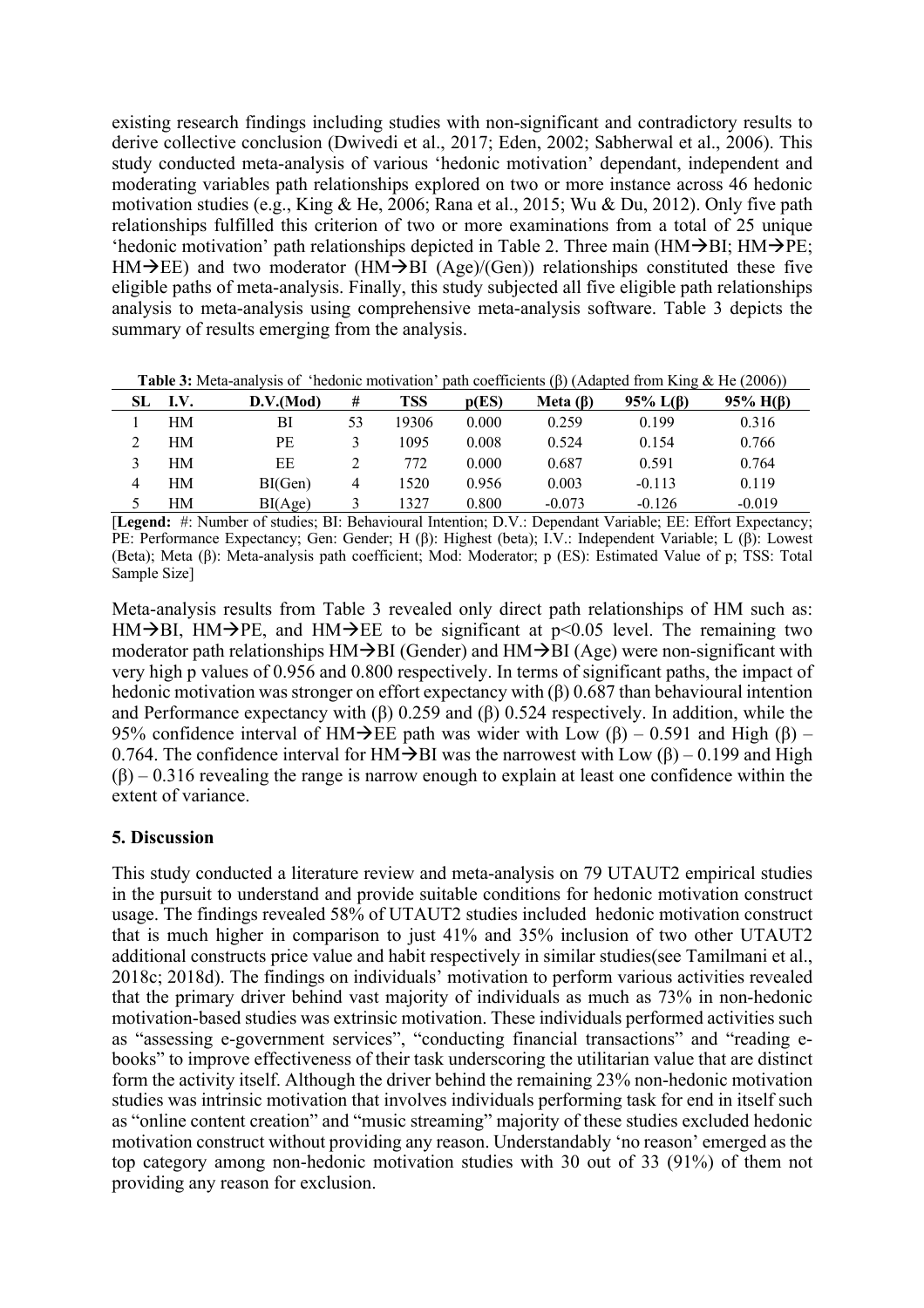The path relationship  $HM\rightarrow BH$  was the most examined path in hedonic motivation studies, comprising 43 significant and 10 non-significant examinations. Like non-hedonic motivation, the vast majority of non-significant  $HM\rightarrow BH$  studies such as mobile payments and learning were driven through extrinsic motivation of individuals in order to improve the performance of the underlying task underscoring the utilitarian value. For instance, mobile payments (Koenig-Lewis et al., 2015; Oliveira et al., 2016; Slade et al., 2015a) enables individuals to conduct financial transaction anywhere, anytime saving enormous time and effort for them in comparison to visiting physical bank for conducting financial transactions. Likewise, learning management system (LMS) software (Ain et al., 2016) enabled students to remotely access course content, submit assignments, participate in discussion forum and downloading/uploading course related files saving their time. The above-mentioned scenarios illustrate tasks performed to improve the performance of an activity are extrinsically motived. Researchers should be cautious of involving hedonic motivation in situation where utilitarian outcomes completely outweighs the hedonic outcomes. In addition, this study found fascinating outcomes for hedonic motivation within a single study producing mixed results depending upon the contexts such as country and type of technology examined. For instance, hedonic motivation was a significant determinant of consumer intention towards fitness wearable devices but non-significant determinant of medical wearable devices. The plausible explanation for this pattern is medical wearable devices are regarded as life-saving and understandably consumer expectation on the performance expectancy is of paramount importance on such devices diminishing the role of hedonic expectancy (Gao et al., 2015b). In terms of countries as context, the research of Dwivedi et al. (2016) on citizen's use of mhealth in three different countries found hedonic motivation to be significant predictor only among Bangladeshi citizens and non-significant among citizens of other two countries USA, and Canada. The reason for this pattern could be citizens from countries with low Internet penetration such as Bangladesh experience fun while accessing technologies such as m-health over internet that are novel to them. This is not the case for citizens from developed countries such as: USA and Canada with wider internet penetration they are exposed to plethora of mobile applications on day today basis. Hence accessing m-health for citizens from developed countries is not as novel/fun in comparison to citizens from developing and under developed countries( Dwivedi et al., 2016).

Originally hedonic motivation was hypothesised only as an antecedent of BI in the UTAUT2 model with age, gender and experience as moderators. However, this study found the umbrella construct hedonic motivation to have 25 unique path relationships comprising of both dependent and antecedent variables as depicted in Table 2. It served as an antecedent of PE (three instances) and EE (two instances) – the two most dominant predictors of individual technology acceptance in popular information systems theories/models. Together the paths  $HM\rightarrow PE$  and  $HM\rightarrow EE$  are found significant on all the five instances validating the findings of Van der Heijden (2004) that suggest enjoyable technology are perceived more useful and easier to use. In addition to PE and EE, Table 2 reveals HM also served as a significant antecedent of eight other variables on at least one instance including BI. Furthermore, apart from being an antecedent, the findings divulge *hedonic motivation* also served as dependant variable on six instances. For example, two constructs such as: unobtrusiveness (UNO) (a pervasive measure of technological system becoming both cognitively and physically invisible to its users) and context awareness (an enabler for services to provide additional value such as Location based services) were found significant antecedents of hedonic motivation in determining consumer intention to use Google glass (Segura & Thiesse, 2015).

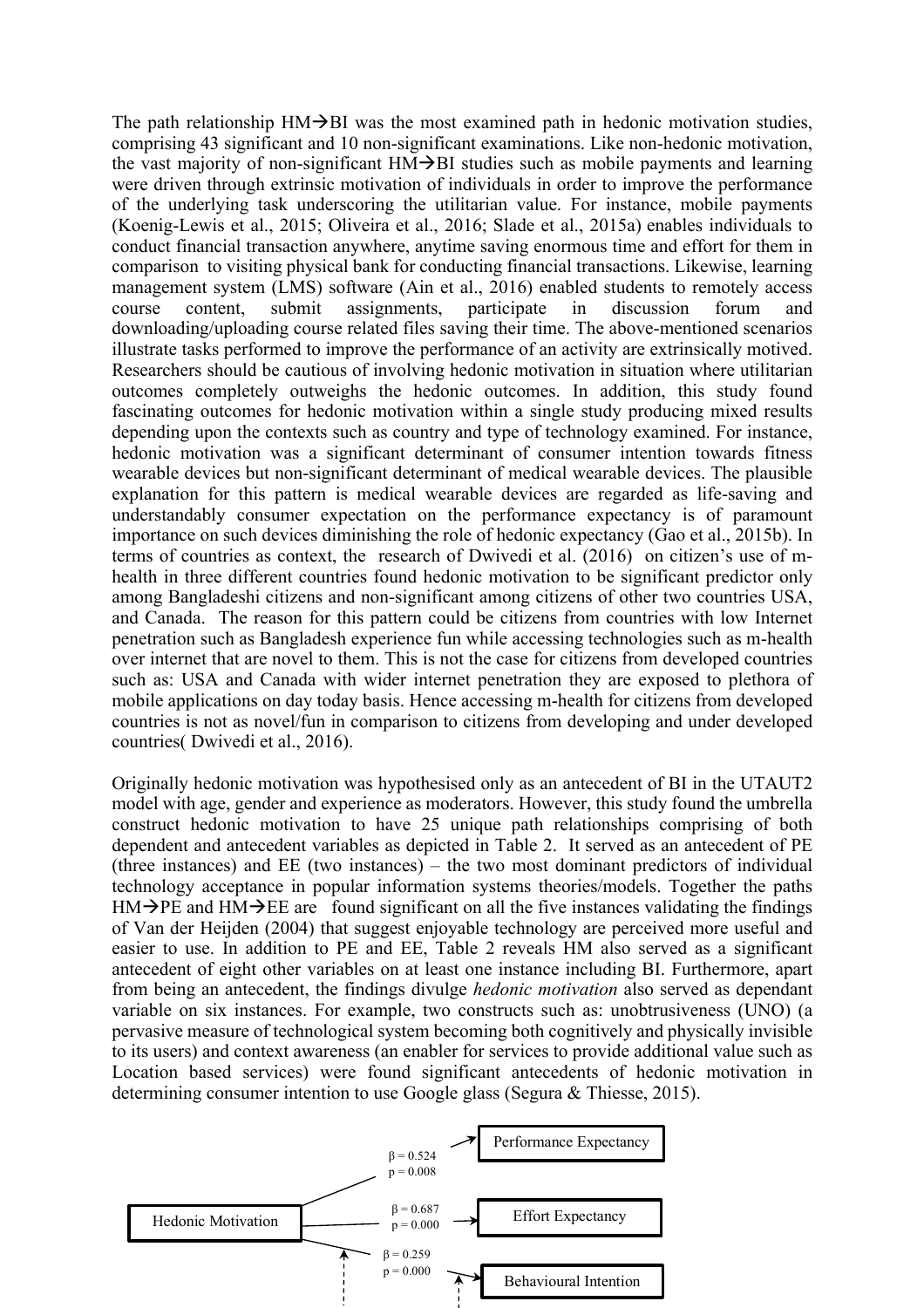#### **Fig 2:** Resultant model of hedonic motivation meta-analysis

Figure 2 depicts model emerging from meta-analysis of "hedonic motivation" path relationships. The model divulges effect of moderators: gender and age are not significant enough to influence individual adoption of technologies driven by hedonic motivation. This is significant departure from Venkatesh et al.'s (2012) research on 1,512 Hong Kong mobile Internet users found age, gender, and experience to moderate the effect of hedonic motivation on behavioural intention such that effects were stronger for younger men in early stage of experience with product. In similar vein, Venkatesh et al.'s (2016, p.347) review of UTAUT based studies found disparity of moderator relationships and they excluded effects of moderators in their proposed multi-level framework to measure individual technology acceptance and use across various use contexts. In terms of direct associations, all three HM path relationships  $HM\rightarrow PE$ ,  $HM\rightarrow BI$ , and  $HM\rightarrow EE$  were significant at p<0.05 level with  $HM\rightarrow EE$  emerging as the strongest path relationship. Prior researchers has well established the role of hedonic motivation in predicting behavioural intention (Davis et al., 1992; Van der Heijden, 2004). On the contrary, while the majority of existing researchers have manipulated difficulty of task and examined its effect on intrinsic motivation making association from ease of use/effort expectancy to hedonic motivation (Van der Heijden, 2004), meta-analysis revealed change in locus of causality from hedonic motivation to effort expectancy. This change in locus of causality was not surprising, as research by Venkatesh (1999) found manipulating the system specific enjoyment through gamified training not only enhanced the ease of use but also increased salience of perceived ease of use as determinant of individual intention decision to use technology. In addition, the research by Venkatesh (2000) in the following year on determinants of perceived ease of use grounded on anchor and adjustment framework proposed two variants of intrinsic motivation: "*computer playfulness*" as a systemindependent individual difference *anchor* variable during early use of technology and "*perceived enjoyment"* as system-specific individual difference *adjustment* variable after gaining experience on interaction with technology. The study conducted on 246 system users at different times found both *computer playfulness* and *perceived enjoyment* as significant determinants of ease of use in early and later stage of system use respectively. To that extent, the meta-analysis finding of significant  $HM\rightarrow EE$  path relationship is an important revelation for researchers in the technology adoption arena.

#### **5.1 Implications for theory and practice**

This first meta-analytic review on hedonic motivation offers several implications for researchers and practitioners alike. It provides three major contributions to the existing body of technology adoption literature, in particular on operationalisation of intrinsically driven hedonic motivation construct. First, unlike the UTAUT2 model, meta-analysis found the effect of moderators to be non-significant on  $HM\rightarrow BH$  path relationship. Moderators' inclusion into UTAUT theories was a significant departure from its guiding theories such as TAM, TRA and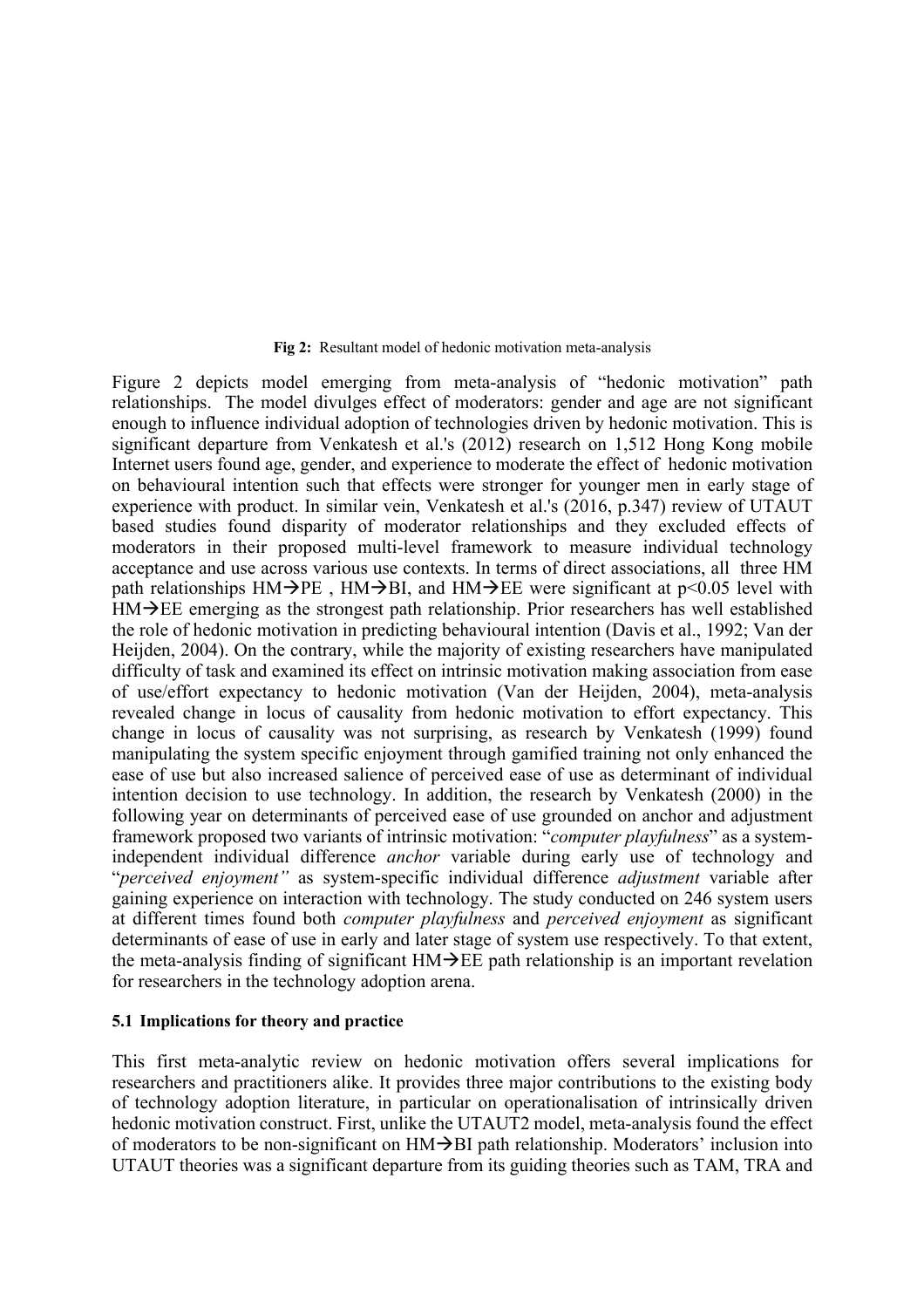TPB since none of them employed moderators in their model. Thus, moderators may not be universally applicable to all contexts and could run into the risk of being completely irrelevant in certain settings. Researchers should therefore exercise caution in including moderators in their study (Dwivedi et al., 2017). Second, this study found significant association between scarcely examined path relationships  $HM\rightarrow EE$  underscoring the significance of intrinsic motivation as determinant of ease of use/effort expectancy. Third, this study propose a framework as depicted in Table 4 to serve as guideline for researchers on selection of *hedonic motivation* construct. This aims to avoid researcher's exclusion of hedonic motivation, whilst examining technologies driven by intrinsic motivation focussed on hedonic outcomes underscoring affective physiological behaviour and including them in technologies, driven by extrinsic motivation focussed on utilitarian outcomes underscoring cognitive physiological behaviour. The researchers should also provide sufficient explanation in case of omission of construct since this study found majority of studies did not reveal one. In addition, investigators should consider how people in developing and under-developed countries perceive novel utilitarian technologies as fun, which in turn could significantly determine their technology use (Dwivedi et al., 2016).

| Table 4: Framework for hedonic motivation use |           |                                                                                                 |  |  |  |  |
|-----------------------------------------------|-----------|-------------------------------------------------------------------------------------------------|--|--|--|--|
| <b>Underlying concept</b>                     |           | Hedonic motivation Significant $(\checkmark)$ Hedonic motivation non-significant $(\checkmark)$ |  |  |  |  |
| <b>Motivation</b>                             | Intrinsic | Extrinsic                                                                                       |  |  |  |  |
| <b>Outcome</b>                                | Hedonic   | Utilitarian                                                                                     |  |  |  |  |
| <b>Psychology</b>                             | Affective | Cognitive                                                                                       |  |  |  |  |

The findings of this study provide several implications for practice. Besides motivation, the scholarly debate in IS has often focused on information systems success/failure dichotomy. The failure to implement information systems technologies can result in serious financial consequences for organisations ultimately generating huge losses (Dwivedi et al., 2015). In most of these cases, a major hurdle is individual finding the underlying system too difficult to interact with and hence difficult to use (Venkatesh, 2000). One of the salient findings of this study is significant association between *hedonic motivation* and *effort expectancy/ease of use*. Practitioners should exploit individual's intrinsic motivation in technology environments to leverage the association between  $HM\rightarrow EE$  paths. Few such instances are as follows: introduction of "fun icons" in MS-Office 97, "warm and fuzzy" screen savers (e.g., flashing cartoons, favourite sport team, etc.), and gamified training interventions to break individuals monotony while engaging with various technologies to enhance acceptance of new systems (Venkatesh, 1999, 2000). Moreover, hedonic motivation is a strong significant direct predictor of individual intention to use technology. In cases of people rejecting utilitarian systems, to achieve user acceptance designers should consider invoking hedonic features of the system. This is similar to making bitter pills sweet on the outside to make it go down easily (Van der Heijden, 2004). In addition, practitioners should be cautious as hedonic motivation appeals to consumers only during early stage of product life cycle, once consumers start using the actual product and gain experience the utility parameters of products outweighs all other attributes (Venkatesh et al., 2012). This means even if organisations could acquire early adopters through novel hedonic product features in order to capture market share and thrive, they should offer compelling products that can efficiently improve/provide solution for consumer problems efficiently during later stages. Finally, in order to maximize the effects of hedonic motivation among consumer's organisations should leverage all of its six significant antecedents such as: Mobile skilfulness, effort expectancy (EE), Disconfirmation of perceived enjoyment, Social influence, Context awareness, and Unobtrusiveness.

### **6. Conclusion**

This study brought much needed spotlight to the motivation dichotomy in technology adoption research from consumer perspective. This study evaluated hedonic motivation usage in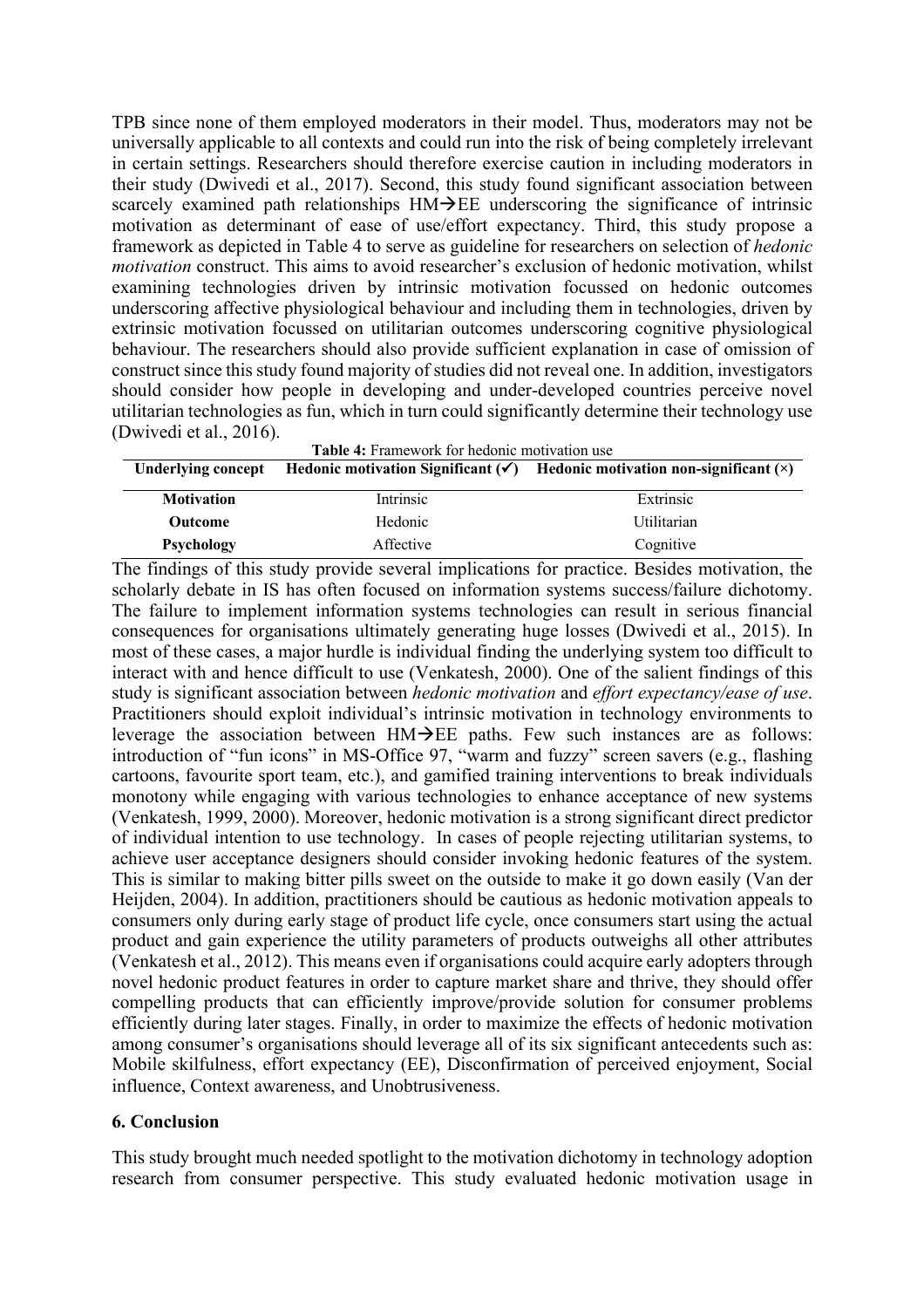UTAUT2 based studies through narrative literature review and meta-analysis. The findings revealed extrinsic motivation as the primary driver behind 24 non-hedonic motivation and ten non-significant hedonic motivation-based studies. Hence, hedonic motivation is not an appropriate construct in examining technologies where consumers engage in technology for utilitarian purposes such as improving their effectiveness or efficiency in performing various tasks. Moreover, meta-analysis results revealed effects of moderators to be non-significant for  $HM\rightarrow BH$  path relationship. This was a significant departure from the original UTAUT2, researchers should be more cautious in future while operationalizing their constructs to make necessary adaptations or omit irrelevant constructs depending upon context rather than having obligation to replicate all the constructs in underpinning model/theory. However, hedonic motivation was the most used newly added UTAUT2 construct with 58% studies employing this construct in their research model. Majority of the hedonic motivation studies focused on the intrinsic motivation of users where consumer motivation for using technology was to derive fun or pleasure. Thus hedonic motivation is an appropriate construct for research focused on hedonic outcomes, where consumer performs task for the novelty and fun/pleasure derived from the activity.

### **6.1 Limitations and future research directions**

Despite robust coding mechanisms and precautionary measures employed in the study to avoid methodological errors, readers should interpret findings from this study in light of following limitations. First, this study confined hedonic motivation usage only to UTAUT2 based empirical studies available from two databases (Web of Science and Scopus). In future, researchers should widen their search horizon to multiple databases without restricting to single theory such as UTAUT2. This will increase the number of articles available for meta-analysis leading to superior effect sizes. Second, this study limited the meta-analysis only to the path coefficients (β). Although meta-analysis of path coefficients (β) is a better measure to evaluate strength of path relationships, future researchers should employ correlation (r) based analysis with robust statistical techniques to compute variance  $(R^2)$ . This will lead to establish variance of hedonic motivation on its dependant variables and its antecedents. Third, meta-analysis technique is restricted to quantitative studies resulting in exclusion of studies using hedonic construct in qualitative setting. Future research should consider weight-analysis that allows inclusion of qualitative studies while evaluating strength between dependant and independent variable. Fourth, this study restricted meta-analysis to single UTAUT2 additional construct "hedonic motivation". Future studies should consider other UTAUT2 constructs for metaanalysis to compare and contrast the best predictor of technology adoption among UTAUT2 constructs. Finally, due to a smaller number of studies, we were not able to perform metaanalysis on hedonic motivation moderators and its antecedents that calls for exploration with large sample size in future.

| <b>SN</b> | <b>Theme/Technology</b><br>examined (with frequency) | Task (with frequency)                      | <b>Motivation</b><br><b>Type</b> (with<br>frequency) | Source(s)                                                                                                                               |
|-----------|------------------------------------------------------|--------------------------------------------|------------------------------------------------------|-----------------------------------------------------------------------------------------------------------------------------------------|
|           | Fintech $(10)$                                       |                                            |                                                      |                                                                                                                                         |
|           | Mobile Payments (6)                                  | Conducting financial<br>transactions $(6)$ | Extrinsic $(6)$                                      | Jia et al. (2014); Jia et al. (2015);<br>Qasim and Abu-Shanab (2016);<br>Shaw (2014); Slade et al.,<br>$(2015b)$ ; Teo et al. $(2015b)$ |
|           | Internet banking (2)                                 | Conducting financial<br>transactions $(2)$ | Extrinsic (2)                                        | Chaouali et al. (2016); Salim et<br>al. $(2016)$                                                                                        |
|           | Financial products use on<br>internet                | Conducting financial<br>transactions $(1)$ | Extrinsic (1)                                        | Huang (2016)                                                                                                                            |

**Appendix A:** Classification of studies not using Hedonic motivation construct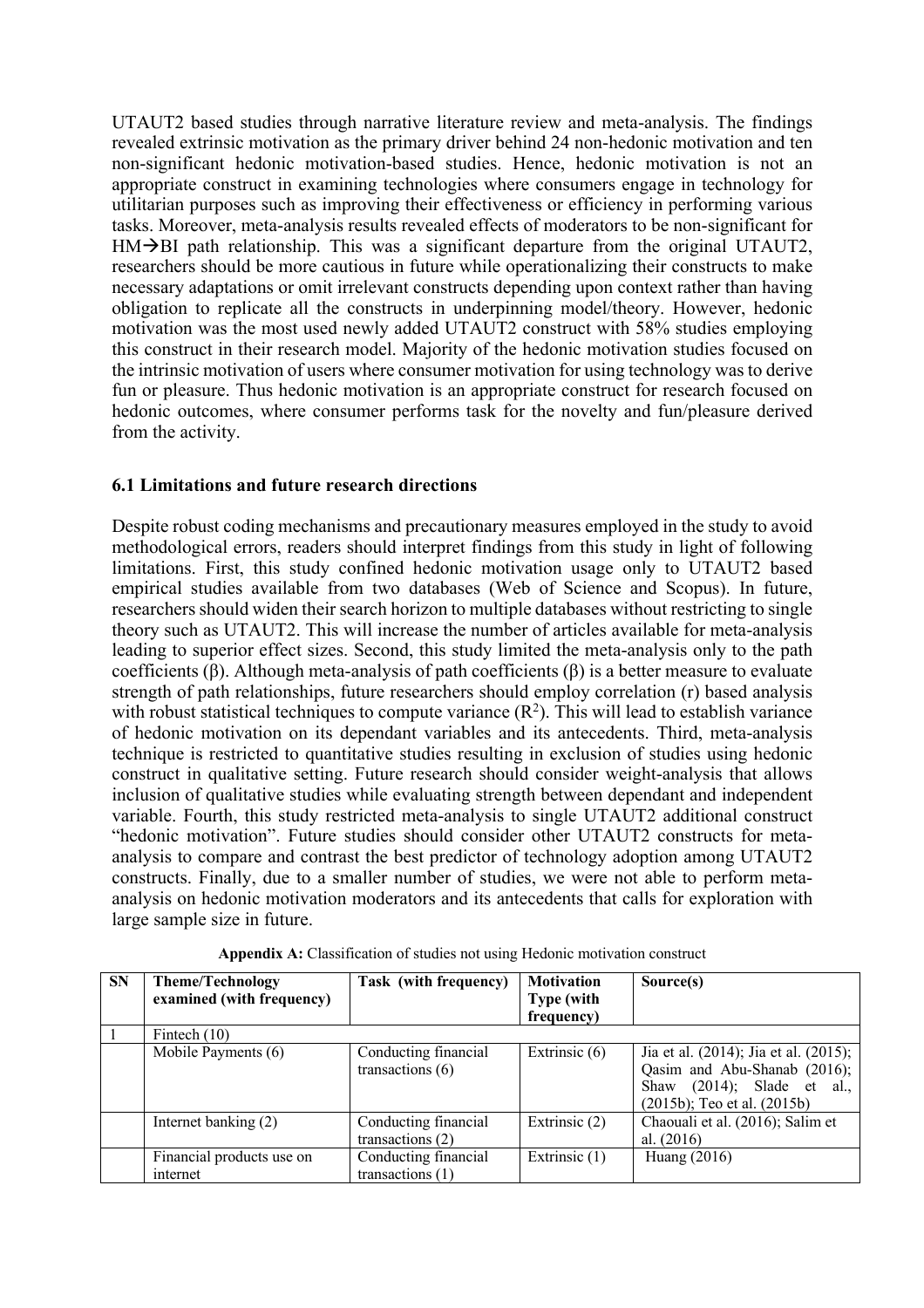|                         | Mobile banking                                        | Conducting financial<br>transactions $(1)$ | Extrinsic $(1)$ | Mahfuz et al. (2016)                                     |  |  |  |  |
|-------------------------|-------------------------------------------------------|--------------------------------------------|-----------------|----------------------------------------------------------|--|--|--|--|
| $\overline{2}$          | User generated content (UGC) Communities (5)          |                                            |                 |                                                          |  |  |  |  |
|                         | Information sharing in SNS<br>(1)                     | Content creation and<br>sharing $(1)$      | Intrinsic $(1)$ | Hajli and Lin (2016)                                     |  |  |  |  |
|                         | Location disclosure on LB-<br>SNAs(1)                 | Content creation and<br>sharing $(1)$      | Intrinsic $(1)$ | Koohikamali et al. (2015)                                |  |  |  |  |
|                         | Information disclosure in<br>SNS(1)                   | Content creation and<br>sharing $(1)$      | Intrinsic $(1)$ | Koohikamali et al. (2017)                                |  |  |  |  |
|                         | Virtual communities of<br>practice (VCoP) (1)         | Content creation and<br>sharing $(1)$      | Intrinsic $(1)$ | Nistor et al. (2014)                                     |  |  |  |  |
|                         | Online help seeking in<br>community of practice (1)   | Content creation and<br>sharing $(1)$      | Intrinsic $(1)$ | Nistor et al. $(2012)$                                   |  |  |  |  |
| $\overline{\mathbf{3}}$ | Mobile Technologies (4)                               |                                            |                 |                                                          |  |  |  |  |
|                         | Mobile Augmented Reality<br>(MAR)                     | Navigating using MAR<br>travel guide       | Intrinsic $(1)$ | Kourouthanassis et al. (2015b)                           |  |  |  |  |
|                         | Value co-creation in hotels<br>through mobile devices | Service interactions                       | Extrinsic (1)   | Morosan and DeFranco (2016)                              |  |  |  |  |
|                         | Mobile devices in private<br>clubs                    | Service interactions                       | Extrinsic (1)   | Morosan and DeFranco (2014)                              |  |  |  |  |
|                         | Interactive mobile<br>technologies (IMT) in hotels    | Service interactions                       | Extrinsic (1)   | Wendy Zhu and Morosan (2014)                             |  |  |  |  |
| $\overline{4}$          | Education $(3)$                                       |                                            |                 |                                                          |  |  |  |  |
|                         | Podcasting in higher<br>education (1)                 | Learning $(1)$                             | Extrinsic (1)   | Lin et al. (2013)                                        |  |  |  |  |
|                         | Mobile learning $(1)$                                 | Learning $(1)$                             | Extrinsic (1)   | Wong et al. (2015b)                                      |  |  |  |  |
|                         | $E\text{-books}(1)$                                   | Reading $(1)$                              | Extrinsic $(1)$ | Yoo and Roh (2016)                                       |  |  |  |  |
| $\overline{5}$          | $E$ -government $(2)$                                 |                                            |                 |                                                          |  |  |  |  |
|                         | Government to Citizens (2)                            | Assessing government<br>services $(2)$     | Extrinsic (2)   | Fakhoury and Aubert (2015);<br>Lallmahomed et al. (2017) |  |  |  |  |
| 6                       | Entertainment (2)                                     |                                            |                 |                                                          |  |  |  |  |
|                         | Music as a service $(2)$                              | Listening to music $(2)$                   | Intrinsic $(2)$ | Wagner et al. (2014); Wagner<br>and Hess $(2013)$        |  |  |  |  |
| $\boldsymbol{7}$        | Others $\overline{(7)}$                               |                                            |                 |                                                          |  |  |  |  |
|                         | crime-tracking IS                                     | Sharing crime related<br>information       | Intrinsic $(1)$ | Cvijikj et al. (2015)                                    |  |  |  |  |
|                         | Electric vehicles                                     | Commuting                                  | Extrinsic (1)   | Degirmenci and Breitner (2017)                           |  |  |  |  |
|                         | Consumerization of IT                                 | Using personal digital<br>devices for work | Extrinsic (1)   | Dernbecher et al. (2013)                                 |  |  |  |  |
|                         | Biometric e-gates in airports                         | check in at Airports                       | Extrinsic (1)   | Morosan (2016)                                           |  |  |  |  |
|                         | <b>Broadband Technology Use</b>                       | <b>Using Internet</b>                      | Extrinsic (1)   | Muraina et al. (2016)                                    |  |  |  |  |
|                         | Software reuse adoption                               | Use of existing software                   | Extrinsic (1)   | Stefi (2015)                                             |  |  |  |  |
|                         | Recruitment                                           | Searching for Jobs                         | Extrinsic (1)   | Huang and Chuang (2016)                                  |  |  |  |  |

**Appendix B:** Studies using Hedonic motivation construct

| <b>Study</b>   | Source                | Country    | <b>Respondent</b> | <b>Technology examined</b>      |
|----------------|-----------------------|------------|-------------------|---------------------------------|
| <b>Number</b>  |                       |            | <b>Type</b>       |                                 |
|                | Ahn et al. (2016)     | <b>USA</b> | Consumer          | Household Technology            |
| $\mathfrak{D}$ | Ain et al. (2016)     | Malaysia   | Student           | Learning Management system      |
| 3              | Alalwan et al. (2015) | Jordon     | Consumer          | <b>Internet Banking</b>         |
| 4              | Alalwan et al. (2016) | Jordon     | Consumer          | Telebanking                     |
| 5              | Alalwan et al. (2017) | Jordon     | Consumer          | Mobile Banking                  |
| 6              | Ali et al. (2016)     | Malaysia   | Student           | Computer Supported              |
|                |                       |            |                   | Classrooms                      |
| 7              | An et al. (2016)      | China      | <b>Students</b>   | Online shopping of Agricultural |
|                |                       |            |                   | products                        |
| 8              | Baptista & Oliveira   | Mozambique | Consumers         | Mobile Banking                  |
|                | (2015)                |            |                   |                                 |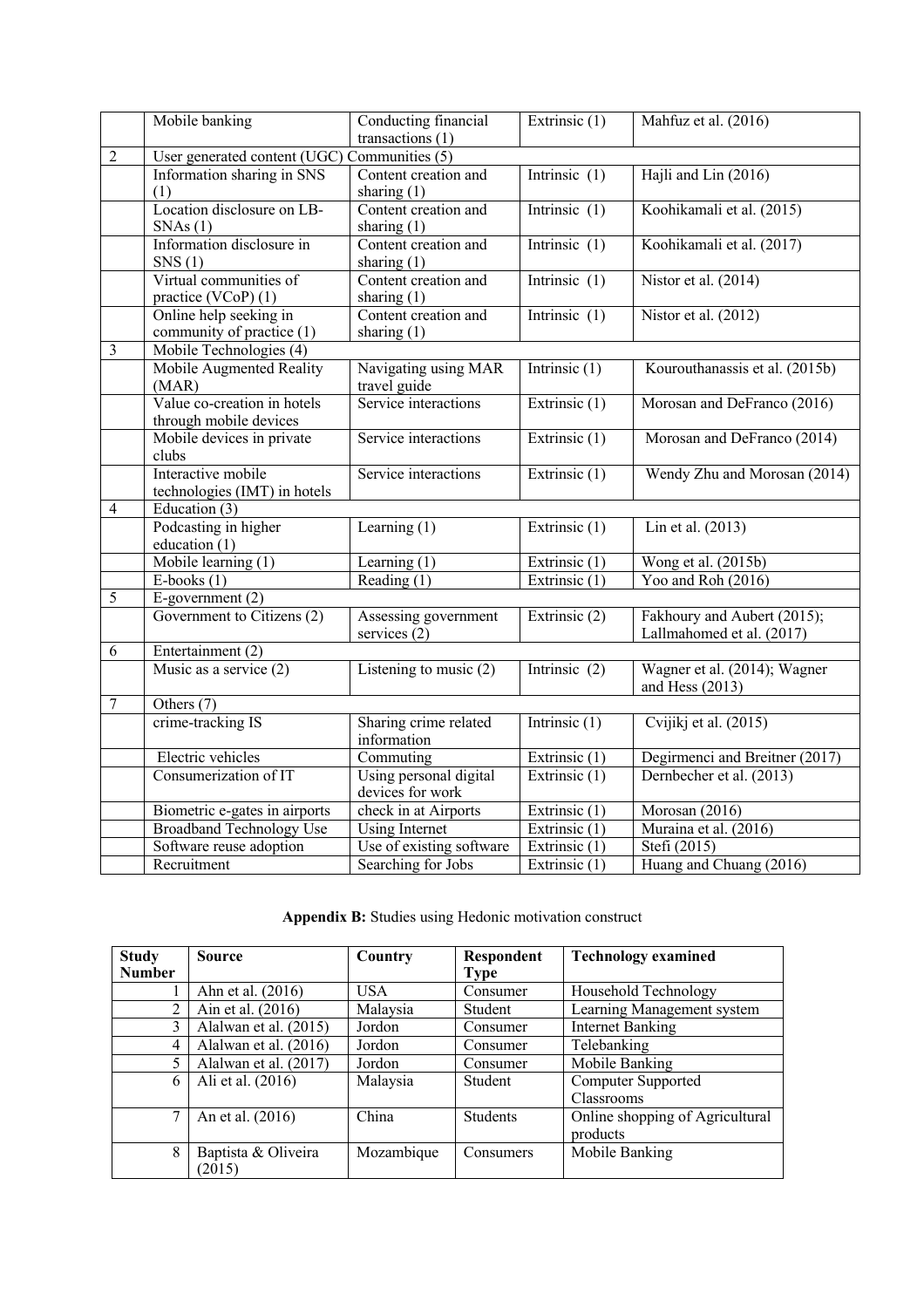| 9  | Baptista & Oliveira<br>(2017)                      | <b>Brazil</b> | Consumers                    | Gamification Impact on Mobile<br>Banking                     |
|----|----------------------------------------------------|---------------|------------------------------|--------------------------------------------------------------|
| 10 | Bere (2014)                                        | South Africa  | <b>Students</b>              | Mobile Learning                                              |
| 11 | Buettner $(2016)$                                  | Germany       | Working<br>Professionals     | Job search in Social<br>Networking Sites                     |
| 12 | Chong & Ngai (2013)                                | China         | Consumers                    | Location based Social media<br>service                       |
| 13 | Dwivedi et al. (2016)                              | <b>USA</b>    | Citizens                     | Mobile Health                                                |
|    | Dwivedi et al. (2016)                              | Canada        | Citizens                     | Mobile Health                                                |
|    | Dwivedi et al. (2016)                              | Bangladesh    | Citizens                     | Mobile Health                                                |
| 14 | Escobar-Rodríguez &<br>Carvajal-Trujillo<br>(2013) | Spain         | Consumers                    | Website airline tickets                                      |
| 15 | Escobar-Rodríguez &<br>Carvajal-Trujillo<br>(2014) | Spain         | Consumers                    | Online purchasing tickets for<br>low cost carriers           |
| 16 | Gao et al. (2015a)                                 | China         | Middle Aged<br><b>Adults</b> | Smart phone adoption                                         |
|    | Gao et al. (2015a)                                 | China         | <b>Older Adults</b>          | Smart phone adoption                                         |
| 17 | Gao et al. (2015c)                                 | China         | Consumers                    | Smart phone adoption                                         |
| 18 | Gao et al. (2015b)                                 | China         | General<br>Consumers         | Wearable healthcare technology                               |
|    | Gao et al. (2015b)                                 | China         | <b>Fitness</b><br>sample     | Wearable healthcare technology                               |
|    | Gao et al. (2015b)                                 | China         | Medical<br>Sample            | Wearable healthcare technology                               |
| 19 | Guo (2014)                                         | China         | Male<br>Consumers            | Mobile Social Networking Sites                               |
|    | Guo (2014)                                         | China         | Female<br>Consumers          | Mobile Social Networking Sites                               |
| 20 | Herrero et al. (2017)                              | Spain         | Consumers                    | Sharing User Generated Content<br>in Social networking sites |

**Appendix B:** Studies using Hedonic motivation construct

| <b>Study</b>  | <b>Source</b>         | Country  | <b>Respondent Type</b>   | <b>Technology examined</b> |
|---------------|-----------------------|----------|--------------------------|----------------------------|
| <b>Number</b> |                       |          |                          |                            |
| 21            | Hew et al. (2015)     | Malaysia | Consumers                | Mobile Apps                |
| 22            | Hsieh et al. $(2014)$ | Taiwan   | <b>Smart Phone Users</b> | Smart phone and tablets    |
|               | Hsieh et al. $(2014)$ | Taiwan   | <b>Tablet Users</b>      | Smart phone and tablets    |
| 23            | Jarvinen et al.       | Europe   | Consumers                | Instagram (SNS)            |
|               | (2016)                |          |                          |                            |
| 24            | Jyoti et al. $(2014)$ | United   | Consumers                | Smart phone adoption       |
|               |                       | Kingdom  |                          |                            |
| 25            | Juaneda-Ayensa et     | Spain    | Consumers                | Omnichannel shopping       |
|               | al. $(2016)$          |          |                          |                            |
| 26            | Koenig-Lewis et al.   | France   | Consumers                | Mobile payments            |
|               | (2015)                |          |                          |                            |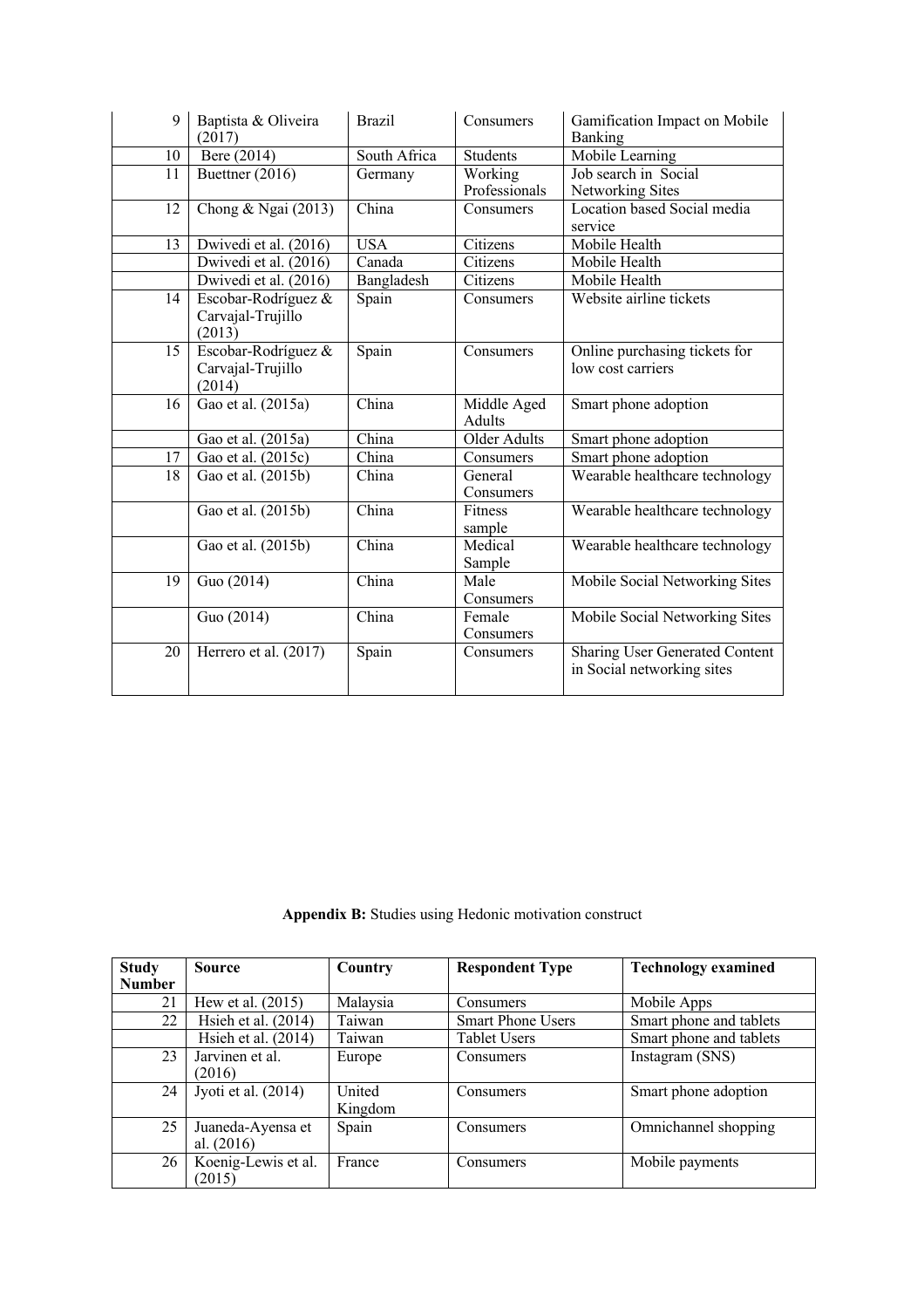| 27              | Lai et al. (2016)                    | Hongkong,<br>China and USA           | <b>Students</b>       | Informal learning context                        |
|-----------------|--------------------------------------|--------------------------------------|-----------------------|--------------------------------------------------|
| 28              | Lallmahomed et al.<br>(2013)         | Malaysia                             | <b>Students</b>       | Facebook usage                                   |
| 29              | Morosan $&$<br>DeFranco (2016b)      | <b>USA</b>                           | Consumers             | Near Field Communication<br>Payments             |
| 30              | Nair et al. (2015)                   | Malaysia                             | <b>Students</b>       | Lecture capturing system                         |
| 31              | Nguyen et al.<br>(2014a)             | Vietnam                              | Consumers             | Cloud based E-learning                           |
| 32              | Nguyen et al.<br>(2014b)             | Vietnam                              | Consumers             | Cloud based E-learning                           |
| 33              | Oechslein et al.<br>(2014)           | Germany                              | Students              | Social recommender<br>systems                    |
| 34              | Oliveira et al.<br>(2016)            | Portugal                             | Consumers             | Mobile payments                                  |
| $\overline{35}$ | Pfeiffer et al.<br>(2016)            | Germany                              | Consumers             | Wearable self-tracking<br>device                 |
| 36              | Raman & Don<br>(2013)                | Malaysia                             | <b>Students</b>       | Learning Management<br>System                    |
| 37              | Ramantoko et al.<br>(2015).          | Indonesia                            | Consumers             | Home Digital Services                            |
| 38              | Ramírez-Correa et<br>al. (2014)      | Chile                                | Consumers             | Mobile Internet                                  |
| 39              | Salinas Segura &<br>Thiesse $(2015)$ | Amazon<br>mechanical<br>Turk/Germany | Consumers             | Pervasive Information<br>Systems(Google glass)   |
| 40              | Slade et al. (2015a)                 | United<br>Kingdom                    | Consumers             | Proximity mobile payments                        |
| 41              | Fard et al. (2016)                   | Malaysia                             | <b>Male Consumers</b> | Purchase intention in Social<br>networking sites |
|                 | Fard et al. (2016)                   | Malaysia                             | Female Consumers      | Purchase intention in Social<br>networking sites |
|                 | Fard et al. (2016)                   | Malaysia                             | 18 to 24 Years        | Purchase intention in Social<br>networking sites |
|                 | Fard et al. $(2016)$                 | Malaysia                             | $>$ 24 Years          | Purchase intention in Social<br>networking sites |
| 42              | Wong et al. (2014)                   | Malaysia                             | <b>Students</b>       | Mobile TV                                        |
| 43              | Wong et al. (2015b)                  | Malaysia                             | Consumers             | Mobile learning                                  |

#### **References**

- Ahn, M., Kang, J., & Hustvedt, G. (2016). A model of sustainable household technology acceptance. *International Journal of Consumer Studies, 40*(1), 83-91.
- Ain, N., Kaur, K., & Waheed, M. (2016). The influence of learning value on learning management system use: An extension of UTAUT2. *Information Development, 32*(5), 1306-1321.
- Alalwan, A. A. (2018). Investigating the impact of social media advertising features on customer purchase intention. *International Journal of Information Management, 42*, 65-77.
- Alalwan, A. A., Dwivedi, Y. K., & Rana, N. P. (2017). Factors influencing adoption of mobile banking by Jordanian bank customers: Extending UTAUT2 with trust. *International Journal of Information Management, 37*(3), 99-110.
- Alalwan, A. A., Dwivedi, Y. K., Rana, N. P., Lal, B., & Williams, M. D. (2015). Consumer adoption of Internet banking in Jordan: Examining the role of hedonic motivation, habit, self-efficacy and trust. *Journal of Financial Services Marketing, 20*(2), 145-157.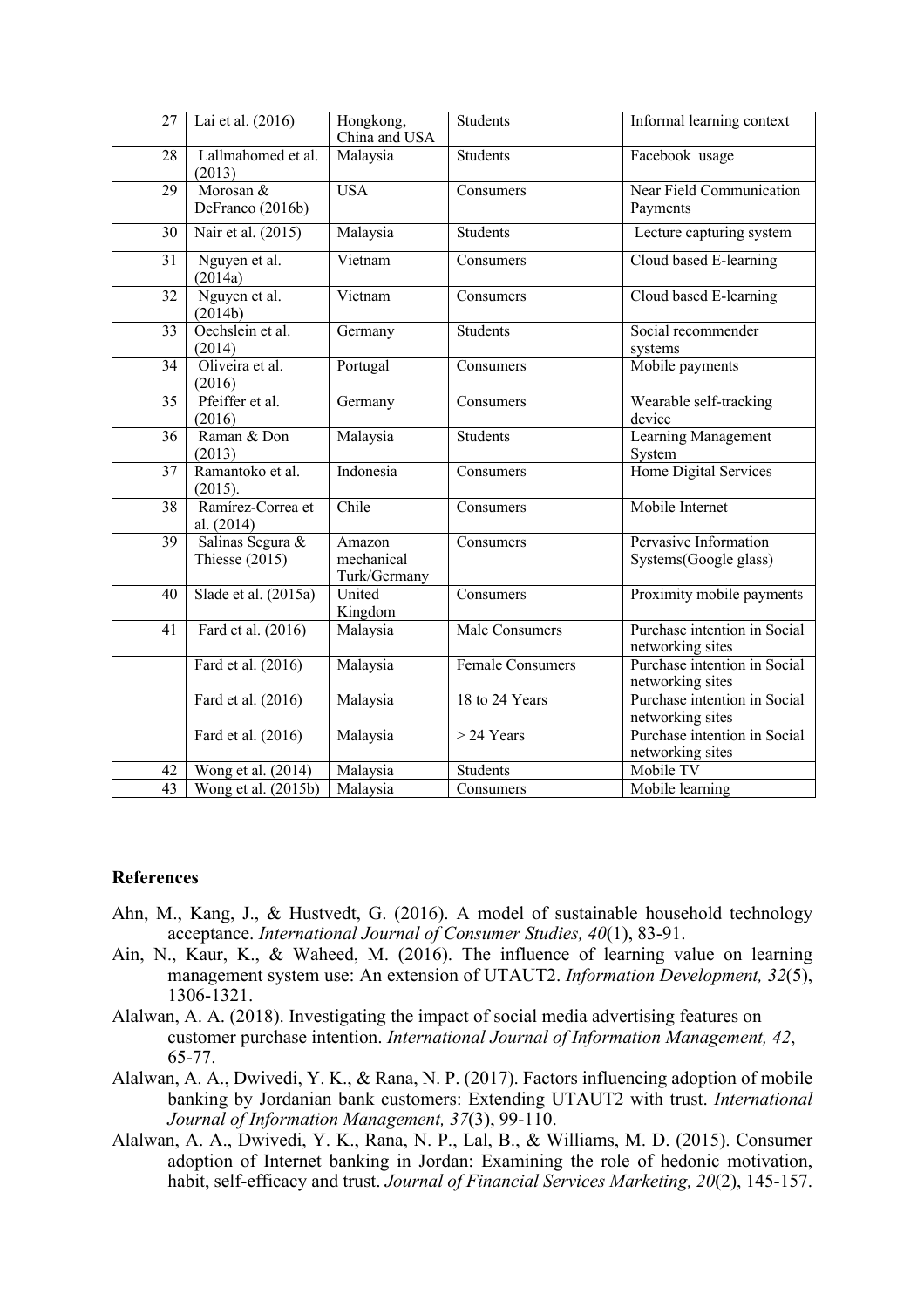- Alalwan, A. A., Dwivedi, Y. K., & Williams, M. D. (2016). Customers' intention and adoption of telebanking in Jordan. *Information Systems Management, 33*(2), 154-178.
- Anandarajan, M., Igbaria, M., & Anakwe, U. P. (2002). IT acceptance in a less-developed country: a motivational factor perspective. *International Journal of Information Management, 22*(1), 47-65.
- Baabdullah, A. M., Alalwan, A. A., Rana, N. P., Kizgin, H., & Patil, P. (2019). Consumer use of mobile banking (M-Banking) in Saudi Arabia: Towards an integrated model. *International Journal of Information Management, 44*, 38-52.
- Baptista, G., Baptista, G., Oliveira, T., & Oliveira, T. (2017). Why so serious? Gamification impact in the acceptance of mobile banking services. *Internet Research, 27*(1), 118- 139.
- Baptista, G., & Oliveira, T. (2015). Understanding mobile banking: The unified theory of acceptance and use of technology combined with cultural moderators. *Computers in Human Behavior, 50*, 418-430.
- Brown, S. A., & Venkatesh, V. (2005). A model of adoption of technology in the household: A baseline model test and extension incorporating household life cycle. *Management Information Systems Quarterly, 29*(3), 399-426.
- Buettner, R. (2016). *Getting a job via career-oriented social networking sites: the weakness of ties.* 49th Hawaii International Conference on System Sciences (HICSS).
- Carroll, J. M., & Thomas, J. C. (1988). Fun. *ACM SIGCHI Bulletin, 19*(3), 21-24.
- Chaouali, W., Yahia, I. B., & Souiden, N. (2016). The interplay of counter-conformity motivation, social influence, and trust in customers' intention to adopt Internet banking services: The case of an emerging country. *Journal of Retailing and Consumer Services, 28*, 209-218.
- Cvijikj, I., Kadar, C., Ivan, B., & Te, F. (2015). *Prevention or Panic: Design and Evaluation of a Crime Prevention IS.* Paper presented at the 36th International Conference on Information Systems (ICIS).
- Davis, F. D. (1989). Perceived usefulness, perceived ease of use, and user acceptance of information technology. *MIS Quarterly*, 13(3), 319-340.
- Davis, F. D., Bagozzi, R. P., & Warshaw, P. R. (1992). Extrinsic and intrinsic motivation to use computers in the workplace. *Journal of applied social psychology, 22*(14), 1111- 1132.
- Deci, E. L., & Ryan, R. M. (1980). The empirical exploration of intrinsic motivational processes. In *Advances in Experimental Social Psychology* ,13, 39-80.
- Dernbecher, S., Beck, R., & Weber, S. (2013). *Switch to your own to work with the known: An empirical study on consumerization of IT*. Paper presented at the The 19th Americas Conference on Information Systems (AMCIS).
- Dwivedi, Y. K., Rana, N. P., Jeyaraj, A., Clement, M., & Williams, M. D. (2017). Reexamining the Unified Theory of Acceptance and Use of Technology (UTAUT): Towards a Revised Theoretical Model. *Information Systems Frontiers*, 1-16. doi: 10.1007/s10796-017-9774-y
- Dwivedi, Y. K., Shareef, M. A., Simintiras, A. C., Lal, B., & Weerakkody, V. (2016). A generalised adoption model for services: A cross-country comparison of mobile health (m-health). *Government Information Quarterly, 33*(1), 174-187.
- Dwivedi, Y. K., Tamilmani, K., Williams, M. D., & Lal, B. (2014). Adoption of M-commerce: examining factors affecting intention and behaviour of Indian consumers. *International Journal of Indian Culture and Business Management, 8*(3), 345-360.
- Dwivedi, Y.K., Wastell, D., Laumer, S., Henriksen, H.Z., Myers, M.D., Bunker, D., Elbanna, A., Ravishankar, M.N., Srivastava, S.C. (2015). Research on information systems failures and successes: Status update and future directions. *Information Systems Frontiers, 17*(1), 143-157.
- Eden, D. (2002). From the editors. *Academy of Management Journal, 45*(5), 841-846.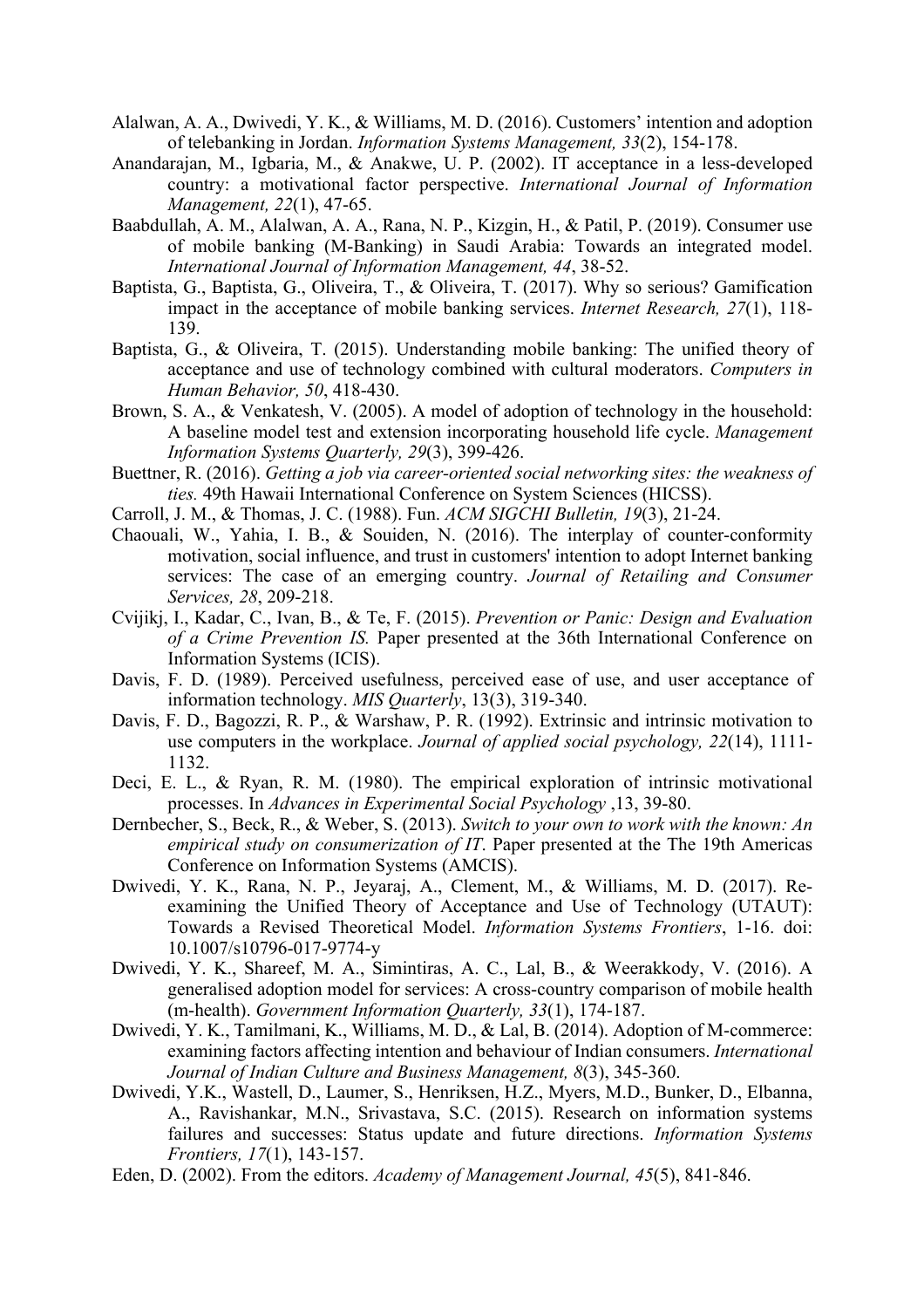- Escobar-Rodrguez, T., Carvajal-Trujillo, E., & Monge-Lozano, P. (2014). Factors that influence the perceived advantages and relevance of Facebook as a learning tool: An extension of the UTAUT. *Australasian Journal of Educational Technology, 30*(2), 136- 151.
- Escobar-Rodríguez, T., & Carvajal-Trujillo, E. (2014). Online purchasing tickets for low cost carriers: An application of the unified theory of acceptance and use of technology (UTAUT) model. *Tourism Management, 43*, 70-88.
- Field, A. P. (2001). Meta-analysis of correlation coefficients: a Monte Carlo comparison of fixed-and random-effects methods. *Psychological methods, 6*(2), 161-180.
- Gao, S., Krogstie, J., & Yang, Y. (2015a). *Differences in the adoption of smartphones between middle aged adults and older adults in China.* Paper presented at the International Conference on Human Aspects of IT for the Aged Population.
- Gao, Y., Li, H., & Luo, Y. (2015b). An empirical study of wearable technology acceptance in healthcare. *Industrial Management & Data Systems, 115*(9), 1704-1723.
- Glass, G. V. (1976). Primary, secondary, and meta-analysis of research. *Educational Researcher, 5*(10), 3-8.
- Grinstein, A. (2008). The relationships between market orientation and alternative strategic orientations: A meta-analysis. *European Journal of Marketing, 42*(1/2), 115-134.
- Gsmaintelligence. (2017). Global Mobile Trends 2017. Retrieved from https://www.gsmaintelligence.com/research/?file=3df1b7d57b1e63a0cbc3d585feb82d c2&download. Last accessed 06<sup>th</sup> June 2018
- Hamari, J., & Koivisto, J. (2015). Why do people use gamification services? *International Journal of Information Management, 35*(4), 419-431.
- Hampton-Sosa, W. (2017). The impact of creativity and community facilitation on music streaming adoption and digital piracy. *Computers in Human Behavior, 69*, 444-453.
- Herrero, Á., & San Martín, H. (2017). Explaining the adoption of social networks sites for sharing user-generated content: A revision of the UTAUT2. *Computers in Human Behavior, 71*, 209-217.
- Huang, K.-Y., & Chuang, Y.-R. (2016). A task–technology fit view of job search website impact on performance effects: An empirical analysis from Taiwan. *Cogent Business & Management, 3*(1), 1-18. doi:10.1080/23311975.2016.1253943
- Hunter, J. E., & Schmidt, F. L. (2000). Fixed effects vs. random effects meta-analysis models: Implications for cumulative research knowledge. *International Journal of Selection and Assessment, 8*(4), 275-292.
- Hunter, J. E., Schmidt, F. L., & Jackson, G. B. (1982). *Meta-analysis: Cumulating research findings across studies* (Vol. 4): Sage Publications, Inc.
- Inc, D. R. (1988). Macintosh or MS-DOS: A synopsis of what MIS managers and other professionals in Fortune 1000 companies have to say.
- Ismagilova, E., Dwivedi, Y. K., Slade, E., & Williams, M. D. (2017). *Electronic word of mouth (eWOM) in the marketing context: A state of the art analysis and future directions*: Springer.
- Järvinen, J., Ohtonen, R., & Karjaluoto, H. (2016). *Consumer Acceptance and Use of Instagram.* Paper presented at the 49th Hawaii International Conference System Sciences (HICSS).
- Kapoor, K. K., Tamilmani, K., Rana, N. P., Patil, P., Dwivedi, Y. K., & Nerur, S. (2017). Advances in Social Media Research: Past, Present and Future. *Information Systems Frontiers*, 1-28.
- King, W. R., & He, J. (2005). Understanding the role and methods of meta-analysis in IS research. *Communications of the Association for Information Systems, 16*(1), 665-686.
- King, W. R., & He, J. (2006). A meta-analysis of the technology acceptance model. *Information & Management, 43*(6), 740-755.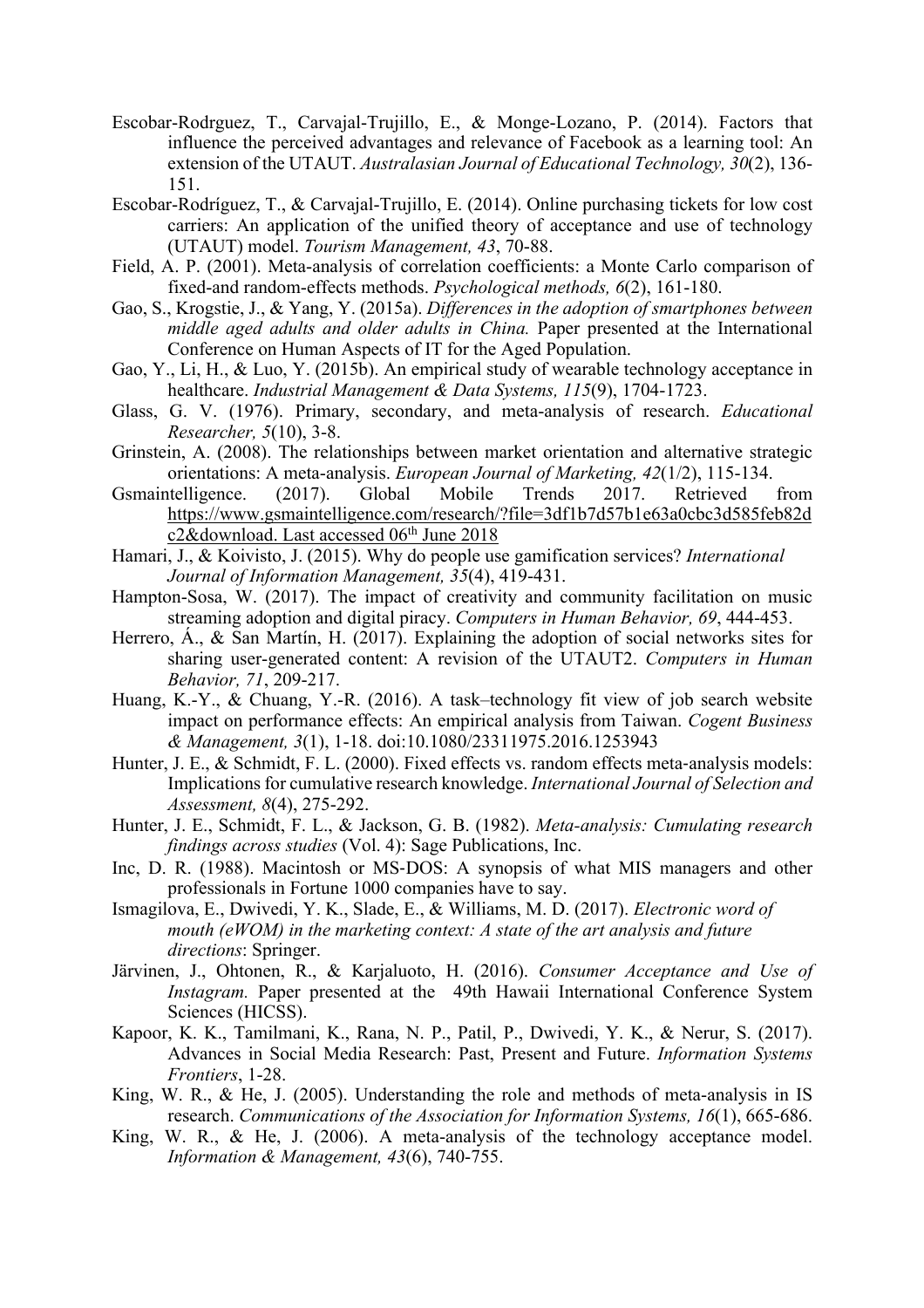- Koenig-Lewis, N., Marquet, M., Palmer, A., & Zhao, A. L. (2015). Enjoyment and social influence: predicting mobile payment adoption. *The Service Industries Journal, 35*(10), 537-554.
- Koohikamali, M., Gerhart, N., & Mousavizadeh, M. (2015). Location disclosure on LB-SNAs: The role of incentives on sharing behavior. *Decision Support Systems, 71*, 78-87.
- Koohikamali, M., Peak, D. A., & Prybutok, V. R. (2017). Beyond self-disclosure: Disclosure of information about others in social network sites. *Computers in Human Behavior, 69*, 29-42.
- Kourouthanassis, P., Boletsis, C., Bardaki, C., & Chasanidou, D. (2015). Tourists responses to mobile augmented reality travel guides: The role of emotions on adoption behavior. *Pervasive and Mobile Computing, 18*, 71-87.
- Kulviwat, S., Bruner, I., Gordon, C., Kumar, A., Nasco, S. A., & Clark, T. (2007). Toward a unified theory of consumer acceptance technology. *Psychology & Marketing, 24*(12), 1059-1084.
- Lai, C., Wang, Q., Li, X., & Hu, X. (2016). The influence of individual espoused cultural values on self-directed use of technology for language learning beyond the classroom. *Computers in Human Behavior, 62*, 676-688.
- Lallmahomed, M. Z., Rahim, N. Z. A., Ibrahim, R., & Rahman, A. A. (2013). Predicting different conceptualizations of system use: Acceptance in hedonic volitional context (Facebook). *Computers in Human Behavior, 29*(6), 2776-2787.
- Leong, C., Tan, B., Xiao, X., Tan, F. T. C., & Sun, Y. (2017). Nurturing a FinTech ecosystem: The case of a youth microloan startup in China. *International Journal of Information Management, 37*(2), 92-97.
- Lu, J., Liu, C., & Wei, J. (2017). How Important Are Enjoyment and Mobility for Mobile Applications? *Journal of Computer Information Systems, 57*(1), 1-12.
- Ma, Q., & Liu, L. (2004). The technology acceptance model: A meta-analysis of empirical findings. *Journal of Organizational and End User Computing (JOEUC), 16*(1), 59-72.
- Mahfuz, M. A., Hu, W., & Khanam, L. (2016). *The Influence of Cultural Dimensions and Website Quality on m-banking Services Adoption in Bangladesh: Applying the UTAUT2 Model Using PLS.* Paper presented at the WHICEB.
- Makki, T. W., DeCook, J. R., Kadylak, T., & Lee, O. J. (2018). The Social Value of Snapchat: An Exploration of Affiliation Motivation, the Technology Acceptance Model, and Relational Maintenance in Snapchat Use. *International Journal of Human–Computer Interaction, 34*(5), 410-420.
- Martins, C., Oliveira, T., & Popovič, A. (2014). Understanding the Internet banking adoption: A unified theory of acceptance and use of technology and perceived risk application. *International Journal of Information Management, 34*(1), 1-13.
- Morosan, C. (2016). An empirical examination of US travelers' intentions to use biometric egates in airports. *Journal of Air Transport Management, 55*, 120-128.
- Nistor, N., Baltes, B., Dascălu, M., Mihăilă, D., Smeaton, G., & Trăuşan-Matu, Ş. (2014). Participation in virtual academic communities of practice under the influence of technology acceptance and community factors. A learning analytics application. *Computers in Human Behavior, 34*, 339-344.
- Oliveira, T., Thomas, M., Baptista, G., & Campos, F. (2016). Mobile payment: Understanding the determinants of customer adoption and intention to recommend the technology. *Computers in Human Behavior, 61*, 404-414.
- Qasim, H., & Abu-Shanab, E. (2016). Drivers of mobile payment acceptance: The impact of network externalities. *Information Systems Frontiers, 18*(5), 1021-1034.
- Raman, A., & Don, Y. (2013). Preservice teachers' acceptance of learning management software: An application of the UTAUT2 model. *International Education Studies, 6*(7), 157-164.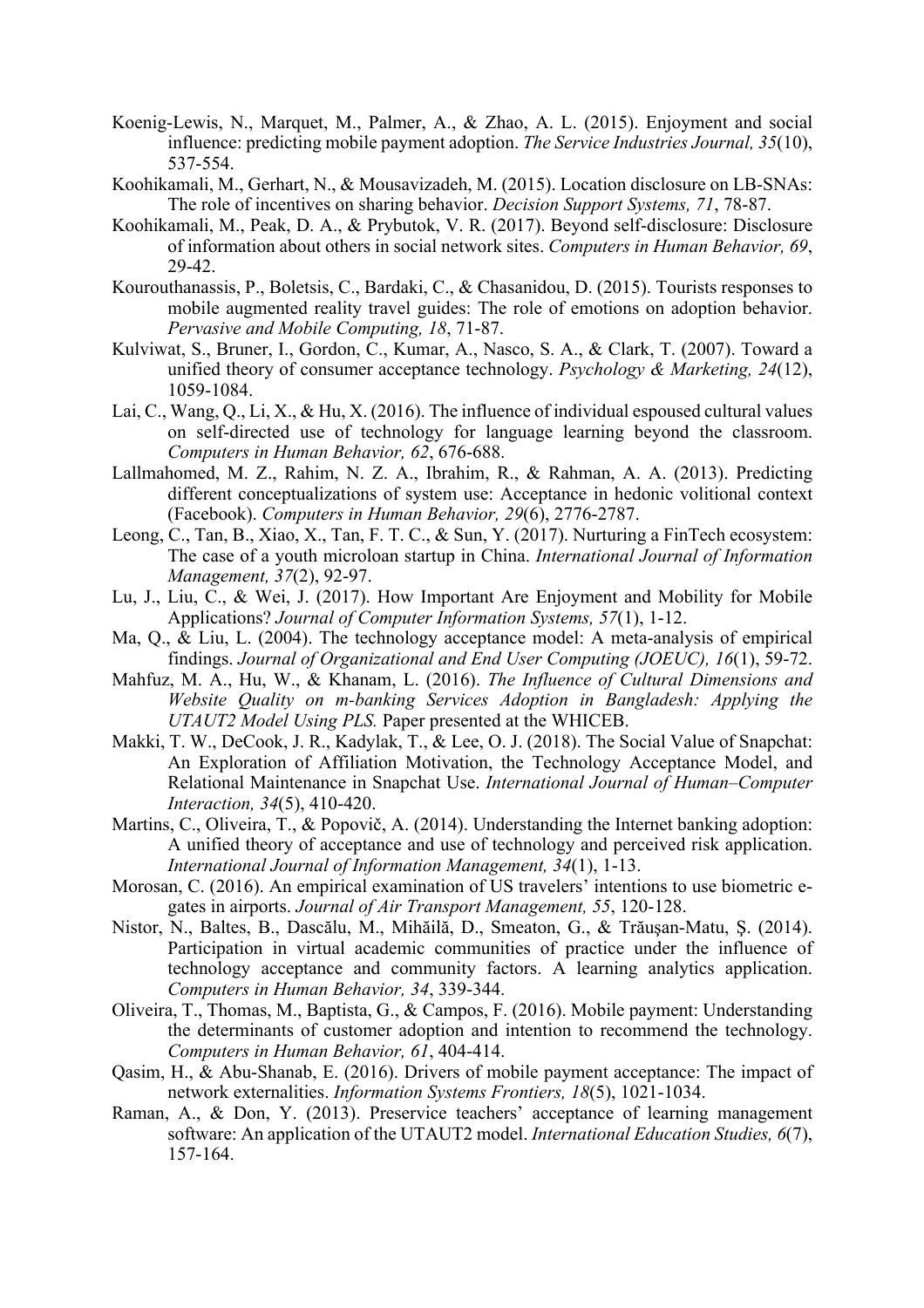- Ramantoko, G., Putra, G., Ariyanti, M., & Sianturi, N. V. (2015). *Early Adoption Characteristic of Consumers': A Behavioral Intention to Use Home Digital Services in Indonesia*. Paper presented at the 3rd International Seminar and Conference on Learning Organization (ISCLO 2015).
- Ramírez-Correa, P. E., Rondán-Cataluña, F. J., & Arenas-Gaitán, J. (2014). An empirical analysis of mobile Internet acceptance in Chile. *Information Research, 19*(3), 113-134.
- Rana, N. P., Dwivedi, Y. K., & Williams, M. D. (2015). A meta-analysis of existing research on citizen adoption of e-government. *Information Systems Frontiers, 17*(3), 547-563.
- Robin, C. F., McCoy, S., & Yáñez, D. (2016). *Surfing the Social Networks.* Paper presented at the International Conference on Social Computing and Social Media.
- Sabherwal, R., Jeyaraj, A., & Chowa, C. (2006). Information system success: individual and organizational determinants. *Management science, 52*(12), 1849-1864.
- Schmidt, F. L. (1992). What do data really mean? Research findings, meta-analysis, and cumulative knowledge in psychology. *American Psychologist, 47*(10), 1173-1181.
- Segura, A. S., & Thiesse, F. (2015). *Extending UTAUT2 to Explore Pervasive Information Systems.* Paper presented at the Twenty-Third European Conference on Information Systems (ECIS),, Münster, Germany.
- Shareef, M. A., Dwivedi, Y. K., Kumar, V., & Kumar, U. (2017). Content design of advertisement for consumer exposure: Mobile marketing through short messaging service. International Journal of Information Management, 37(4), 257-268.
- Shaw, N., & Sergueeva, K. (2019). The non-monetary benefits of mobile commerce: Extending UTAUT2 with perceived value. *International Journal of Information Management, 45*, 44-55.
- Singh, H., Kar, A. K., & Ilavarasan, P. V. (2017). *Assessment of e-governance projects: an integrated framework and its validation.* Paper presented at the Proceedings of the Special Collection on eGovernment Innovations in India.
- Singh, H., Kar, A. K., & Ilavarasan, P. V. (2019). Adoption of e-Government Services: A Case Study on e-Filing System of Income Tax Department of India. In *Operations Research in Development Sector* (pp. 109-123): Springer.
- Singh, M., Sahu, G. P., Dwivedi, Y., Rana, N., & Tamilmani, K. (2018). Success Factors for e-Court Implementation at Allahabad High-Court. Paper presented at the Twenty-Second Pacific Asia Conference on Information Systems Japan.
- Slade, E., Williams, M., Dwivedi, Y., & Piercy, N. (2015a). Exploring consumer adoption of proximity mobile payments. *Journal of Strategic Marketing, 23*(3), 209-223.
- Slade, E. L., Dwivedi, Y. K., Piercy, N. C., & Williams, M. D. (2015b). Modeling consumers' adoption intentions of remote mobile payments in the United Kingdom: extending UTAUT with innovativeness, risk, and trust. *Psychology & Marketing, 32*(8), 860-873.
- Tamilmani, K., Rana, N. P., & Dwivedi, Y. K. (2017). *A Systematic Review of Citations of UTAUT2 Article and Its Usage Trends.* Paper presented at the Conference on e-Business, e-Services and e-Society, IIT Delhi, India.
- Tamilmani, K., Rana, N. P., & Dwivedi, Y. K. (2018a). *Generalisability Of UTAUT2 Theory, Testing Efficacy In Marketing Domain: A Systematic Review And Meta-Analysis*. Paper presented at the European Marketing Academy(EMAC), University of Strathclyde, Glasgow.
- Tamilmani, K., Rana, N. P., & Dwivedi, Y. K. (2018b). *Mobile Application Adoption Predictors: Systematic Review of UTAUT2 Studies Using Weight Analysis.* Paper presented at the Conference on e-Business, e-Services and e-Society.
- Tamilmani, K., Rana, N. P., & Dwivedi, Y. K. (2018c). *Use of 'Habit' is Not a Habit in Understanding Individual Technology Adoption: A Review of UTAUT2 based Empirical Studies*. Paper presented at the IFIP 8.6 Conference on Smart Working, Living and Organising, Portsmouth.